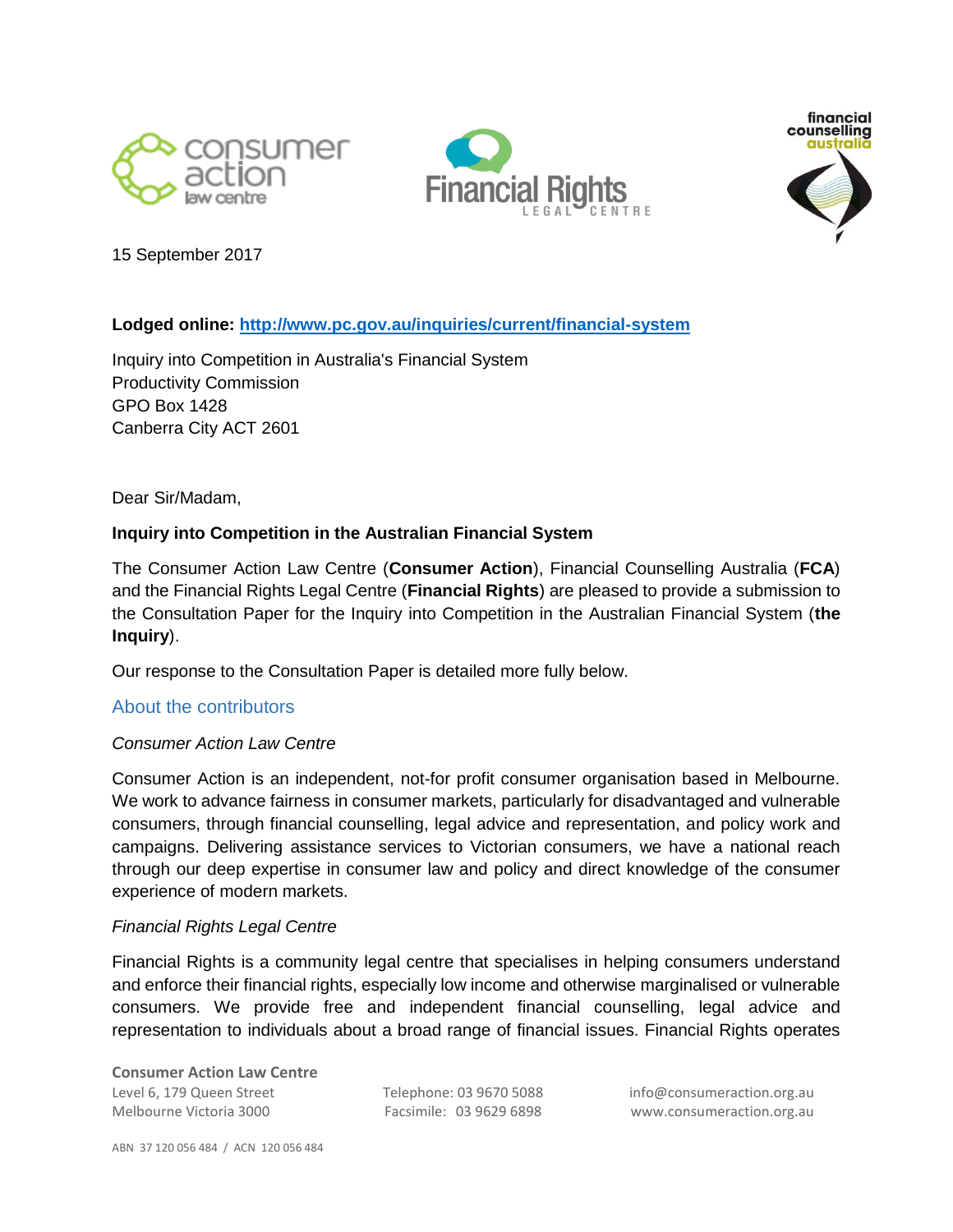the National Debt Helpline, which helps NSW consumers experiencing financial difficulties. We also operate the Insurance Law Service which provides advice nationally to consumers about insurance claims and debts to insurance companies.

### *Financial Counselling Australia*

FCA is the peak body for financial counsellors. Financial counsellors provide information, support and advocacy for people in financial difficulty. They work in not-for-profit community organisations and their services are free, independent and confidential. FCA is the national voice for the financial counselling profession, providing resources and support for financial counsellors and advocating for people who are financially vulnerable.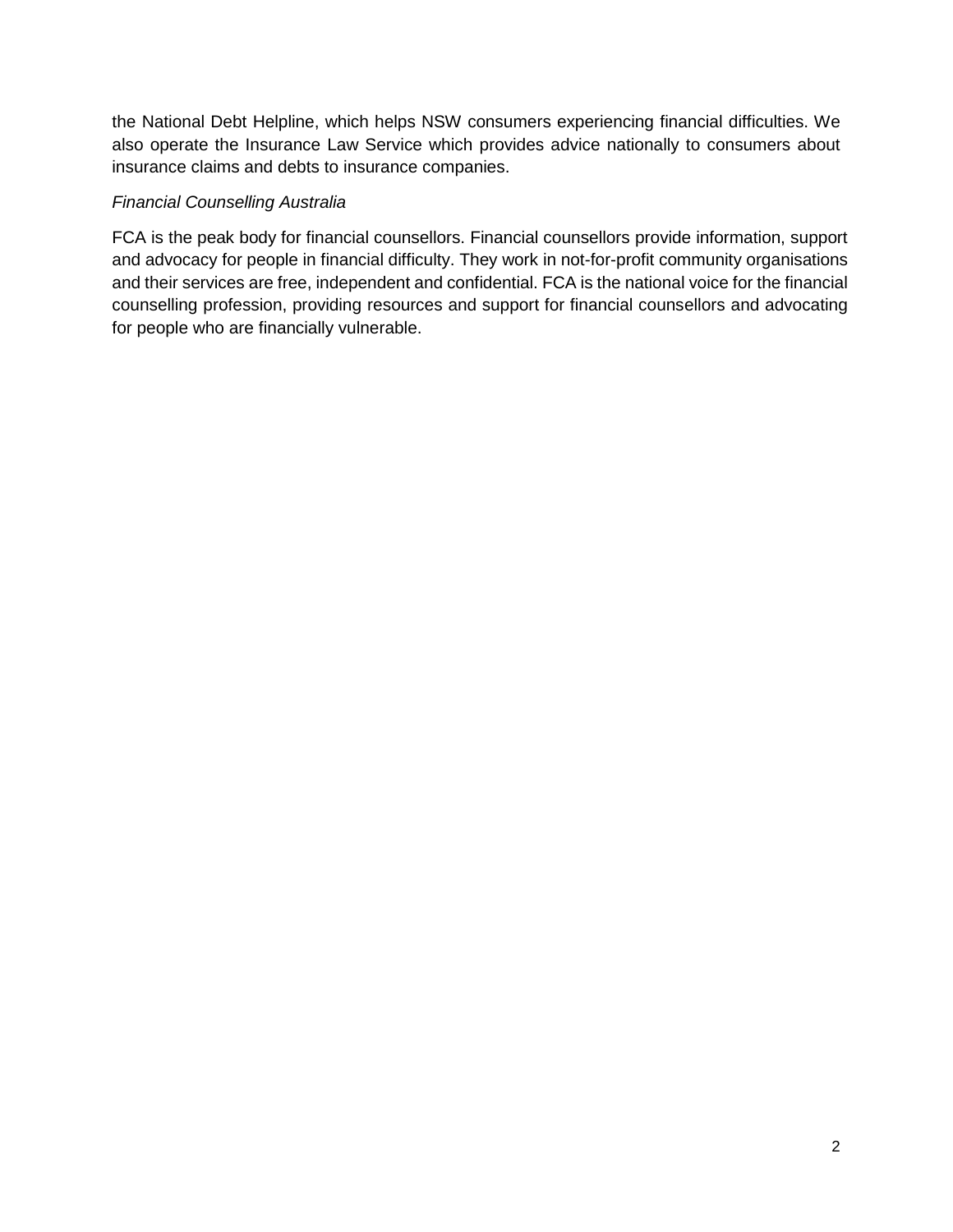# Contents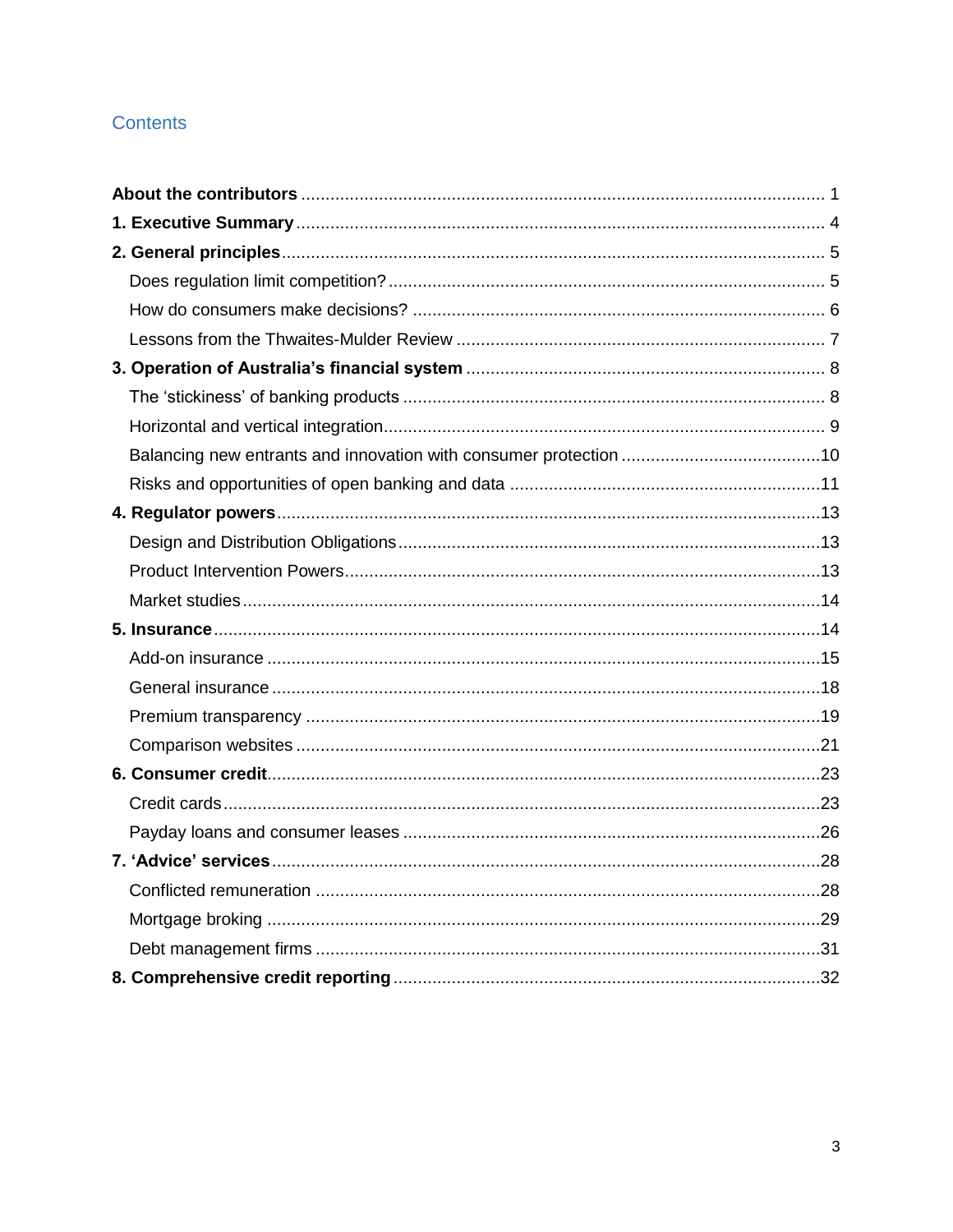# <span id="page-3-0"></span>1. Executive Summary

We welcome the Productivity Commission's review of competition in Australia's financial system, and agree with the Inquiry Terms of Reference request that the review should be undertaken with a view to improving consumer outcomes. Competition in the financial system should be considered a means to deliver benefits to consumers, but not an end itself.

For competition in the financial system to improve consumer outcomes, policy must be based on an understanding of how consumers actually make decisions. Too often competition policy has focused on how we think consumer should make decisions: the traditional economic view of 'rational consumers' making decisions based on available information. This approach ignores the behavioural biases which can inhibit rational decision-making. While the extent to which individual consumers exhibit these various behavioural biases varies, all of us exhibit such cognitive limitations at some point.

In order for consumers to benefit from competitive markets, they must be empowered to select products that fit their needs. Consumers depend on the availability of safe products and fair sales practices to guide their decision-making. Effective regulation that empowers consumers to select appropriate products supports healthy competition, and ensures a level playing field amongst competitors.

Consumer outcomes in Australia's financial system have much room for improvement. Horizontal and vertical integration, predatory products and sales practices, conflicted remuneration and harmful 'innovation' have denied many Australians the promised benefits of a competitive financial system. Looking ahead, we anticipate that the increasing use of consumer data will only increase the amount of 'profiling for profit' undertaken by financial firms. We are concerned this will ultimately lead to the poor paying more for financial products and services, while Australia's wealthiest pay even less.

It is critical that our regulators are provided with appropriate monitoring and enforcement powers to ensure competition in the financial system results in improved consumer outcomes. We therefore strongly support recent proposals to introduce design and distribution obligations for financial services providers, and product intervention powers for the Australian Securities and Investments Commission (**ASIC**). We also support the use of market studies to improve competition in the financial system.

In our submission we have provided examples of markets within the financial system where we believe competition has failed. This has led to poor consumer outcomes, particularly for vulnerable and disadvantaged Australians. Problematic sectors we have identified include insurance, credit cards, payday loans, consumer leases, mortgage broking, debt management advice and comprehensive credit reporting. We have argued that strong consumer protections and regulatory powers are necessary to ensure that consumers can benefit from increased competition in these markets.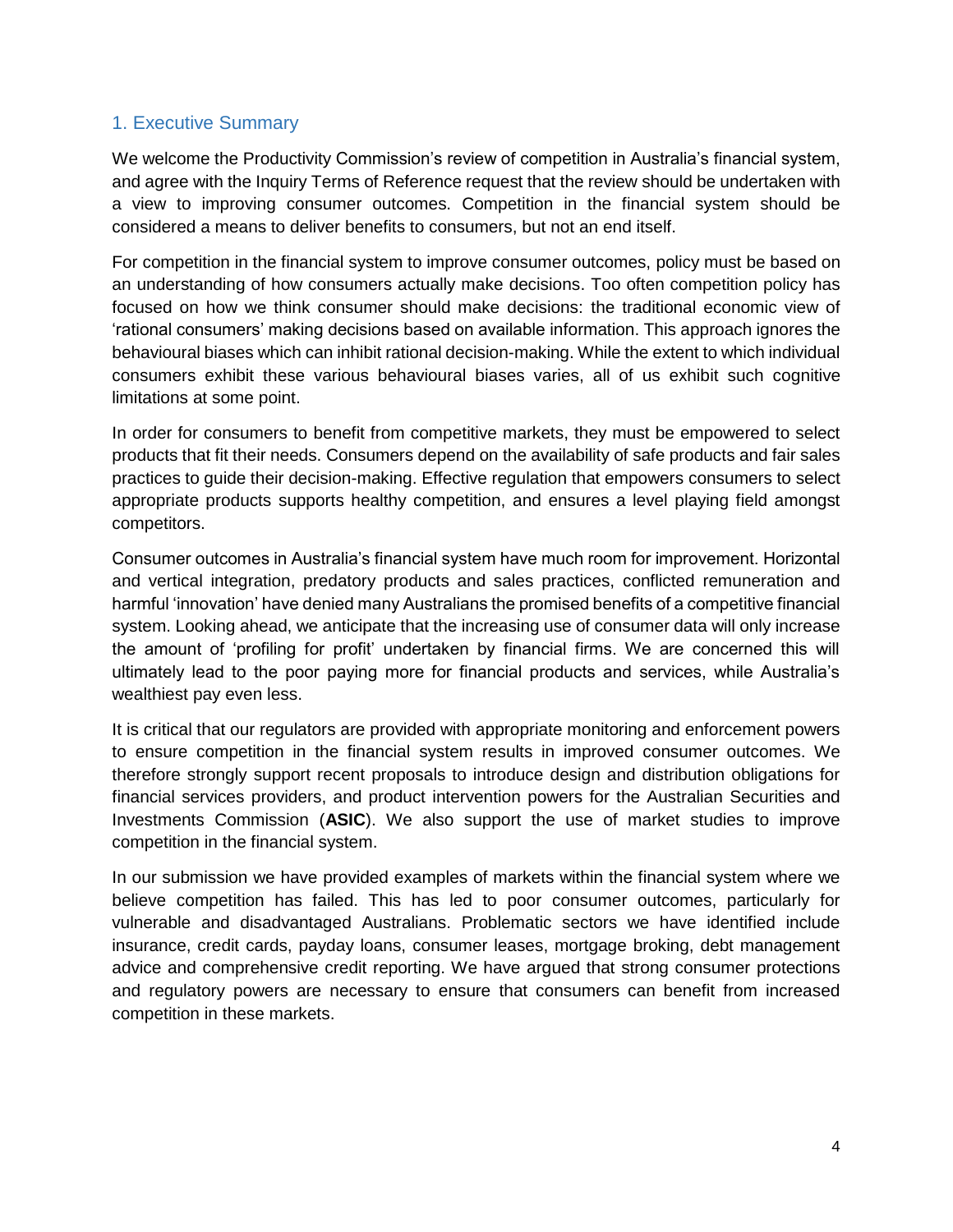# <span id="page-4-0"></span>2. General principles

We broadly support the remarks in the Consultation Paper that a competitive financial system for consumers should deliver products that fit individual needs, and are accessible and flexible. The first indicator of an effective competition policy is that it focuses on making markets work in the long term interests of consumers. We encourage competitive markets not because they are good in themselves but because they can provide the best outcomes for consumers.

Considering what represents positive outcomes for consumers in the financial system, and how an effective and competitive financial services market can deliver these outcomes, should be key guiding principles for the Inquiry.

The Inquiry should also avoid the simple assumption that regulation necessarily limits competition. As set out below, effective regulation can actually promote healthy competition. We also urge the Inquiry to consider behavioural economic principles in making its recommendations. We have provided further details below.

#### <span id="page-4-1"></span>Does regulation limit competition?

We agree with remarks in the Consultation Paper that regulators are accountable to the community to ensure regulatory approaches remain fit for purpose, and that regulation is essential to maintain community trust and confidence in the financial system, protect consumers' rights and offer avenues to address grievances. However, we rebut the implied assumption that regulation necessarily limits competition.

For consumers to benefit from effective competition in the financial system, they must be empowered to select products that fit their individual needs and assess the features of those products. Empowered consumers depend on the availability of safe products and fair sales practices. In this way, effective consumer protection supports healthy competition. This was recognised by the Financial System Inquiry, which recommended new product design and distribution obligations on financial service providers. We strongly support those reforms.<sup>1</sup>

Framing regulation as 'limiting' competition, rather than supporting it, suggests that regulation is a burden. Business lobby groups and policy makers can be quick to 'count' the compliance costs of regulation—the staff hours and input costs required to comply. However, assessing the benefits of regulation is equally essential and policy makers should apply equal rigour on the benefit side of the ledger. There can be a significant information asymmetry in the financial system, and consumer protections are essential to support consumers make sensible decisions and be recompensed should the product or service they buy prove to be unsuitable.

"Single bullet" remedies are unlikely to be effective. Instead, complementary packages of supply and demand-side remedies are needed to promote effective competition. Demand-side remedies in particular can help people to improve their consumer decision-making, such that they are more

 $\overline{\phantom{a}}$ <sup>1</sup> See Section 4 of this submission (page 13) for further information.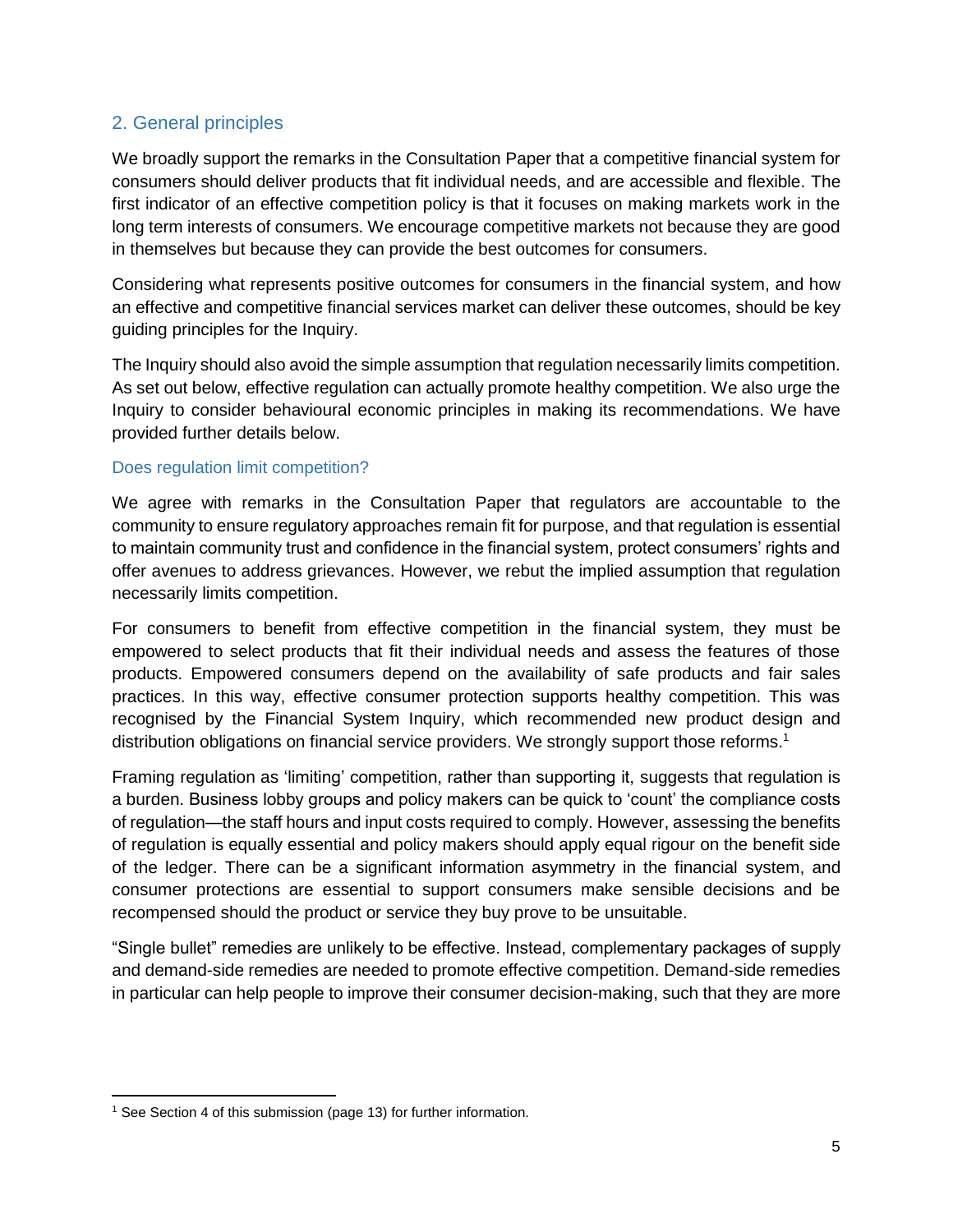likely to purchase more suitable products or services for their needs. Regulation of this sort is designed to provide a framework within which competition can thrive.<sup>2</sup>

We encourage the Inquiry to consider ways in which regulation can be developed that aligns with the interests of financial services firms. Rather than conceiving regulation as impeding competition, regulation can be developed to provide incentives to firms to educate rather than obfuscate, develop simple and intuitive product designs that align with rather than defy consumer expectations, and channel consumers to products that are suitable for their circumstances. Such regulation would be pro-competitive. Professor Lauren Willis of Loyola Law School writes of such 'performance-based' regulation, which involves setting performance standards and conducting 'confusion audits' to ensure regulations are resulting in desired consumer outcomes. $3$ 

#### <span id="page-5-0"></span>How do consumers make decisions?

Competition policy and consumer protection regulation which empowers and encourages consumers to exert influence in the financial system must be based on a real understanding of how consumers make decisions. Too often, a traditional economic view of consumer choice and competition is adopted—one that focuses on rational consumers making informed decisions. While these are important factors, equally important concerns are the behavioural biases affecting choice that can inhibit decision-making. So too is recognition by policy makers that acting in line with these behavioural biases is not a sign of laziness for which the consumer is to blame. As noted by Professor Amelia Fletcher:

*Consumers will vary in the extent to which they exhibit these various biases, and the impact of these biases will also vary according to the context. However, it is important to remember that such biases do not imply stupidity or laziness, or even a special level of consumer vulnerability; all of us exhibit such cognitive limitations and biases, in one circumstance or another.*

According to Professor Fletcher, some of the most relevant and commonly discussed consumer biases likely to affect competition are:

- *Status quo bias and loss aversion* giving disproportionate weight to maintaining the status quo;
- *Present bias, myopia, and hyperbolic discounting* giving disproportionate weight to the present, and insufficient weight to the future;
- *Default bias, saliency bias, and other forms of framing bias* applying rules to simplify decision-making which involve adopting the default option, focusing on the most salient or prominent aspects of the product;
- *Over-confidence* feeling more confident than is justified about future behaviour;
- *Limited memory* failing to 'learn from mistakes'; and

 $\overline{\phantom{a}}$ <sup>2</sup> Professor Amelia Fletcher, Centre for Competition Policy, *The Role of Demand-Side Remedies in Driving Effective Competition: A Review for Which?,* 7 November 2016, p. 4.

<sup>3</sup> For example, see Professor Lauren Willis, *Performance-Based Consumer Law,* The University of Chicago Law Review, Vol. 82, No. 3, Summer 2015.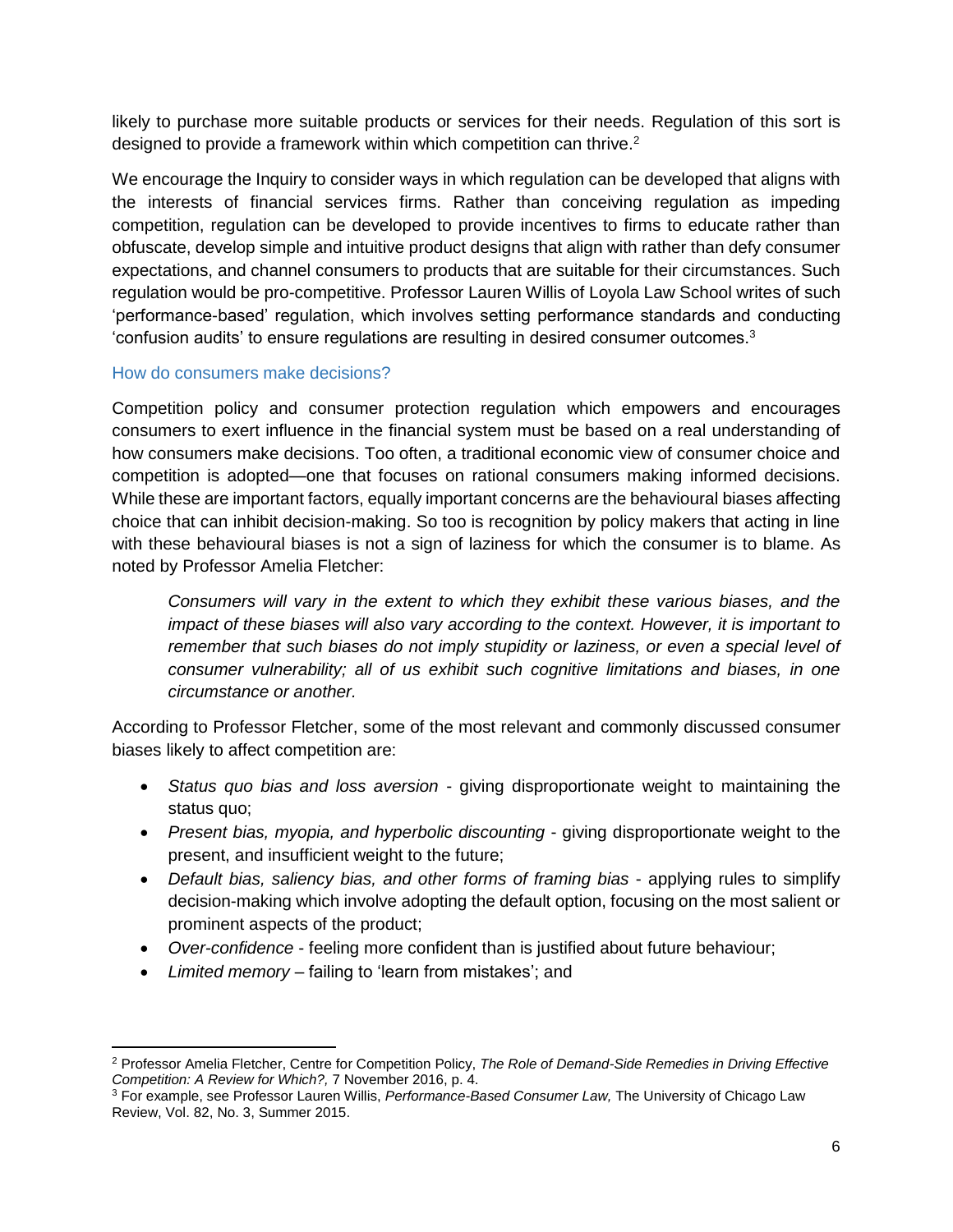*Influence of other people* - consumers will often be strongly influenced by what others tell them, especially if these others appear knowledgeable or trustworthy.

Professor Fletcher concludes that consumer decision-making may be worsened if consumers perceive that the decision will be an 'especially hard or time-consuming one to make'. This in turn means that people may be more likely to make mistakes if they are given 'too much information (information overload), too much choice (choice overload) or too little time to make a decision'.<sup>4</sup> These conclusions are particularly relevant when considering why initiatives in the financial system intended to facilitate greater choice of financial products have failed to deliver benefits to consumers, as highlighted in the Consultation Paper. It is important that competition policy takes a nuanced approach to consumer decision-making, which moves beyond traditional notions that increased choice will result in improved consumer outcomes.

# <span id="page-6-0"></span>Lessons from the Thwaites-Mulder Review

We highlight to the Inquiry the approach adopted by the recent Thwaites-Mulder Review of Electricity and Gas Markets in Victoria, which made recommendations relating to improving competition and consumer outcomes in electricity and gas markets. The Review's Final Report stated that:

*In considering its recommendations and potential policy interventions, the review panel* first determined what represents a positive outcome for energy consumers. The overall *objective of the competitive retail energy market is to provide long-term benefits to consumers. This should include lower prices and more innovative products and services.* 

The Thwaites-Mulder review panel then applied the following principles to guide its recommendations: 5

- *Competition is a means to deliver benefits to consumers, but not an end itself.*
- *The retail energy market should deliver benefits to all consumers, not just to those who are capable, interested, and able to navigate its complexity.*
- *An effective market should reduce the costs consumers pay.*
- *Consumers should be able to control their energy costs through managing their energy use.*
- *Passive consumers should not be blamed for not navigating the retail energy market.*
- *Vulnerable and at-risk consumers must have access to affordable energy and should not cross subsidise other consumers.*
- *A competitive market is likely better placed to respond to changes in the energy sector and new technologies.*
- *Transparency is fundamental to an effective retail energy market.*

l <sup>4</sup> Professor Amelia Fletcher, Centre for Competition Policy, *The Role of Demand-Side Remedies in Driving Effective Competition: A Review for Which?,* 7 November 2016, p. 17.

<sup>5</sup> Professor John Thwaites et. al., *Independent Review into the electricity and gas markets in Victoria,* August 2017, available at[: https://engage.vic.gov.au/application/files/7415/0267/4425/Retail\\_Energy\\_Review\\_-\\_Final\\_Report.pdf](https://engage.vic.gov.au/application/files/7415/0267/4425/Retail_Energy_Review_-_Final_Report.pdf) p. 51.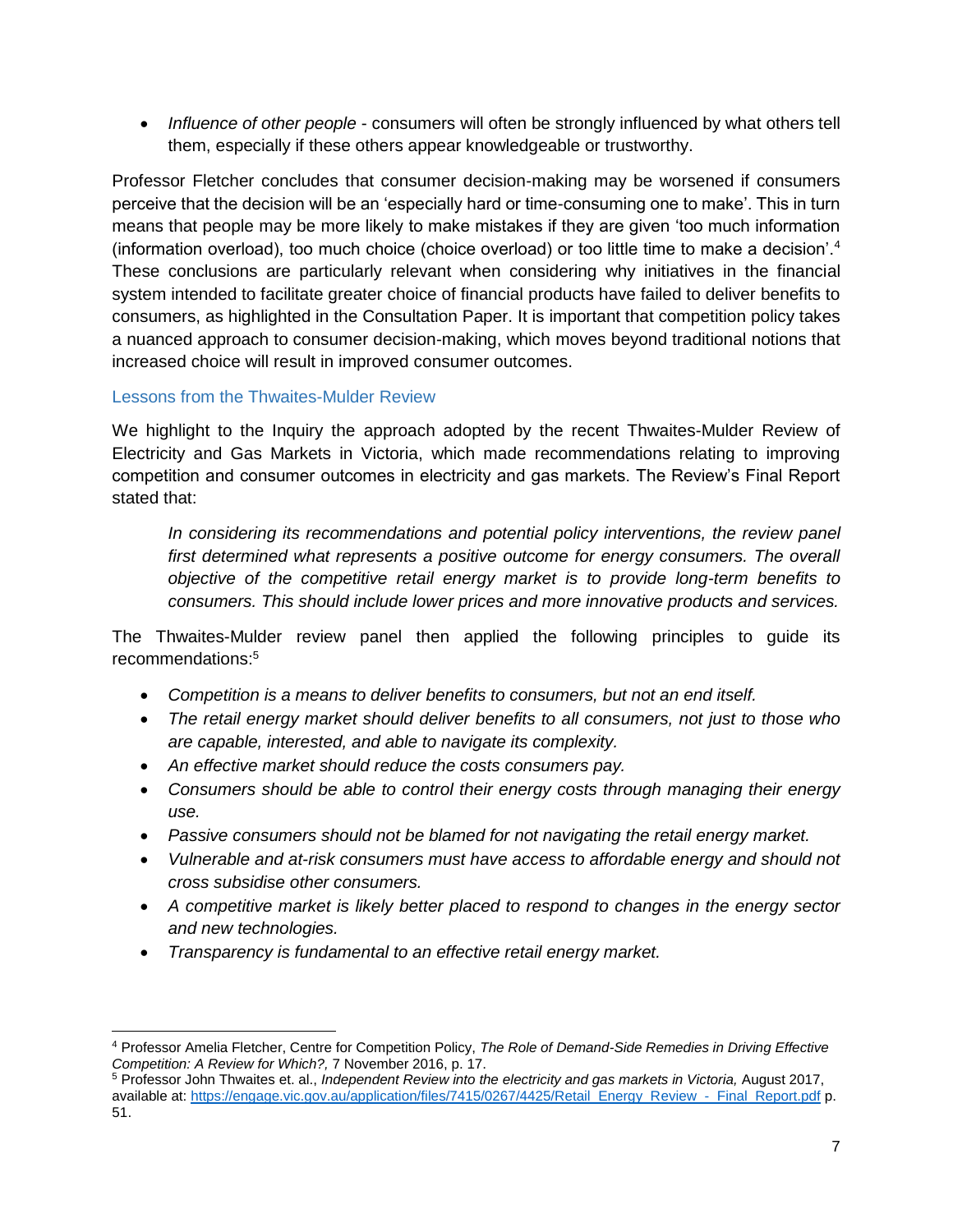In our view, many of these principles can also be applied to improving competition in Australia's financial system. We commend the report to the Inquiry.

**Recommendation 1:** The starting point for the Inquiry should be an assessment of what represents positive outcomes for consumers in the financial system, and how an effective competitive financial system can deliver these outcomes.

**Recommendation 2:** The Inquiry consider ways effective consumer protection regulation can support healthy competition.

**Recommendation 3:** The Inquiry consider ways in which regulation can be developed that aligns with the interests of financial services firms, having regard to research by Professor Lauren Willis on 'performance-based regulation'.

**Recommendation 4:** The Inquiry take into account the various behavioural biases that impact consumer decision-making in determining recommendations for improving competition in Australia's financial system.

**Recommendation 5:** The Inquiry consider the principles applied by the recent Thwaites-Mulder Review of Electricity and Gas Markets in developing its recommendations.

# <span id="page-7-0"></span>3. Operation of Australia's financial system

In our view, there are still significant barriers to effective competition in Australia's financial system that would improve outcomes for consumers. This 'is reflected in the static state of market share between the four major banks and very slow and marginal improvement gains even by strong second tier competitors'.<sup>6</sup> Horizontal and vertical integration, conflicted remuneration and harmful 'innovation' combined has denied many Australians the promised benefits of a competitive financial system. Many are still paying too much and ending up with unsuitable products. As we move into the era of 'open data' and 'open banking', we anticipate financial firms will increasingly use data against consumers for profit, rather than for the overall benefit of consumers. We believe vulnerable and disadvantaged consumers will be at particular risk of exploitation in this environment.

# <span id="page-7-1"></span>The 'stickiness' of banking products

 $\overline{a}$ 

It is well established that banking products are 'sticky', meaning that consumers are unlikely to switch to a better deal. In fact, according to the Barefoot Investor, two out of five people still use the same account their parents set them up with. That's seven million Australians who have never switched bank accounts.

<sup>6</sup> Centre for International Finance and Regulation, *Competition in Financial Services: Research Report,* August 2015, p. 5.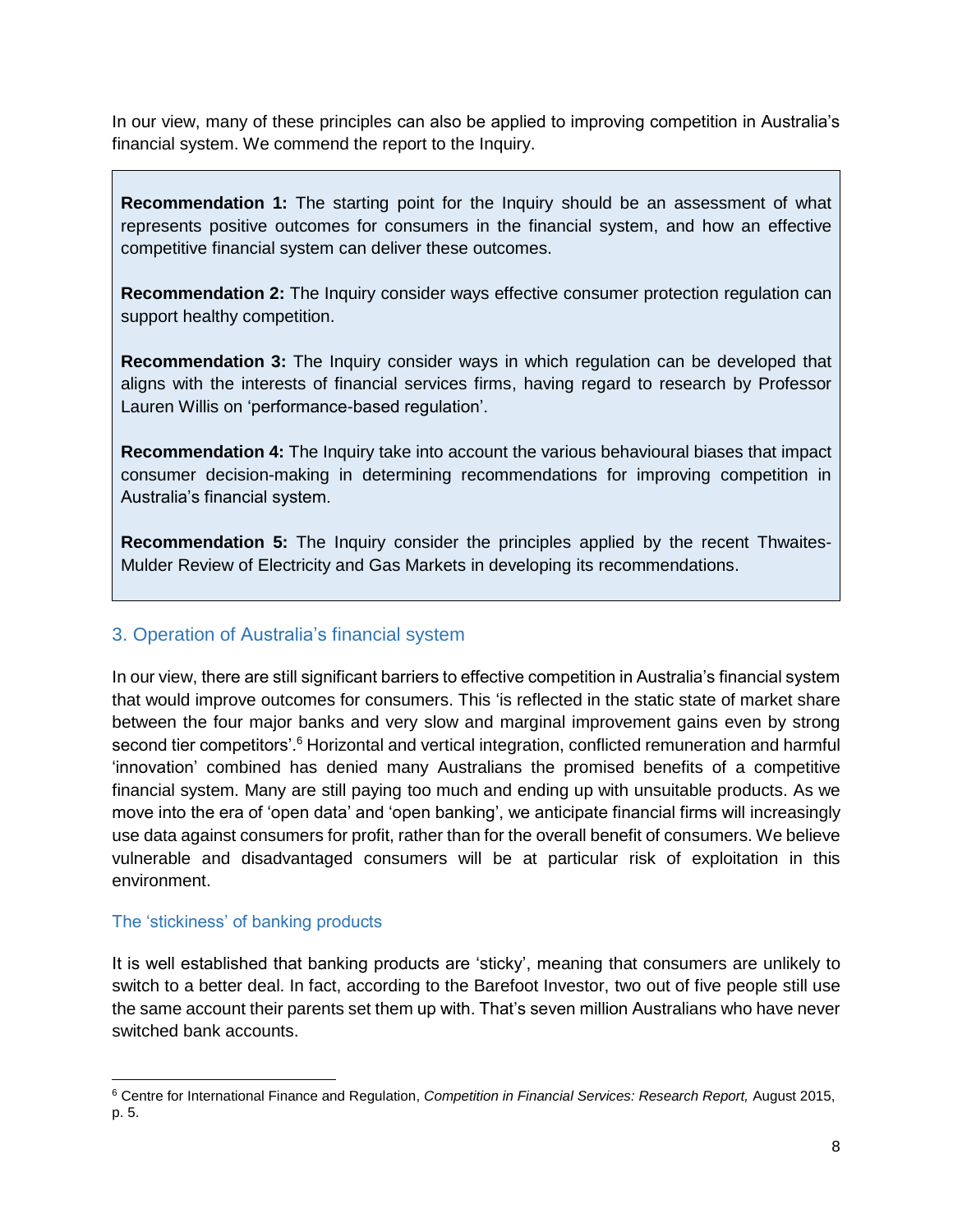The Reserve Bank of Australia (**RBA**) suggested that consumers appear reluctant to switch accounts either because of a lack of information or an assessment that the benefits of doing so are not sufficient to outweigh the 'hassle' factor, the costs of switching, or the convenience of having a number of services 'bundled' with the one institution. This reluctance to switch tends to dull competition in the system and confers benefits to existing institutions.<sup>7</sup>

Given the stickiness of banking products, we question the appropriateness of banks being in our schools teaching financial literacy. This has been likened to Ronald McDonald teaching schoolchildren about healthy eating. $8$  We have raised concerns about the Commonwealth Bank Dollarmites school financial literacy program in this regard previously.<sup>9</sup> Instead, we suggest that financial counsellors, ASIC or Financial Literacy Australia would be better placed to do this important work.

We urge the Inquiry to consider ways to reduce the 'stickiness' of banking products in developing policies to improve competition in the financial system, which should include an assessment of the appropriateness of banks providing financial literacy education in schools.

### <span id="page-8-0"></span>Horizontal and vertical integration

 $\overline{\phantom{a}}$ 

The current degree of vertical and horizontal integration in the financial system has had a number of negative implications for competition and consumer outcomes, particularly in the mortgage broking and insurance markets.

Alignment or vertical integration of advisers risks limiting effective competition by making it more difficult for advisers to consider products which may be more suitable for a client but not included on an Approved Product List. It may also mislead consumers—many consumers will not expect advisers to be limited to providing advice about products from certain providers.

The implications of vertical integration for competition and consumer outcomes cannot be fixed by simply disclosing the existence of a conflict. Even if the disclosure is noticed by consumers, it may have the effect of increasing trust in advisers rather than making consumers more wary.<sup>10</sup> Skilled salespeople will also be able to deflect concerns about vertical integration. Peter White of the Finance Brokers' Association of Australia said that finance brokers can use disclosure obligations to their advantage:

<sup>7</sup> Reserve Bank of Australia, *RBA Submission to the Inquiry into Competition in the Banking and Non-Banking Sectors,* July 2008, p. 18, available at: [https://www.rba.gov.au/publications/submissions/financial-sector/inquiry](https://www.rba.gov.au/publications/submissions/financial-sector/inquiry-competition-in-banking-and-non-banking-sector/pdf/inquiry-competition-in-banking-and-non-banking-sector.pdf)[competition-in-banking-and-non-banking-sector/pdf/inquiry-competition-in-banking-and-non-banking-sector.pdf.](https://www.rba.gov.au/publications/submissions/financial-sector/inquiry-competition-in-banking-and-non-banking-sector/pdf/inquiry-competition-in-banking-and-non-banking-sector.pdf) <sup>8</sup> Scott Pape, The Herald Sun, *Barefoot Investor: Financial education too important to leave to banks, 10 March 2017, available at:* [http://www.heraldsun.com.au/business/barefoot-investor/barefoot-investor-financial-education-too](http://www.heraldsun.com.au/business/barefoot-investor/barefoot-investor-financial-education-too-important-to-leave-to-banks/news-story/d29c5d9ef3d80c074e773bd00c06e94d)[important-to-leave-to-banks/news-story/d29c5d9ef3d80c074e773bd00c06e94d.](http://www.heraldsun.com.au/business/barefoot-investor/barefoot-investor-financial-education-too-important-to-leave-to-banks/news-story/d29c5d9ef3d80c074e773bd00c06e94d)

<sup>9</sup> Consumer Action Law Centre, *Senate Economics References Committee Inquiry into Consumer Protection in the Banking, Insurance and Financial Sector – Response to Questions on Notice*, 11 May 2017, available at: [http://www.aph.gov.au/Parliamentary\\_Business/Committees/Senate/Economics/Consumerprotection/Additional\\_Doc](http://www.aph.gov.au/Parliamentary_Business/Committees/Senate/Economics/Consumerprotection/Additional_Documents) [uments.](http://www.aph.gov.au/Parliamentary_Business/Committees/Senate/Economics/Consumerprotection/Additional_Documents)

<sup>&</sup>lt;sup>10</sup> James Lacko and Janis Pappalardo, *The effect of mortgage broker compensation disclosures on consumers and competition: A controlled experiment*, Federal Trade Commission Bureau of Economics Staff Report, 2008 referenced in Financial Services Authority, *Financial Capability: A Behavioural Economics Perspective*, 2008.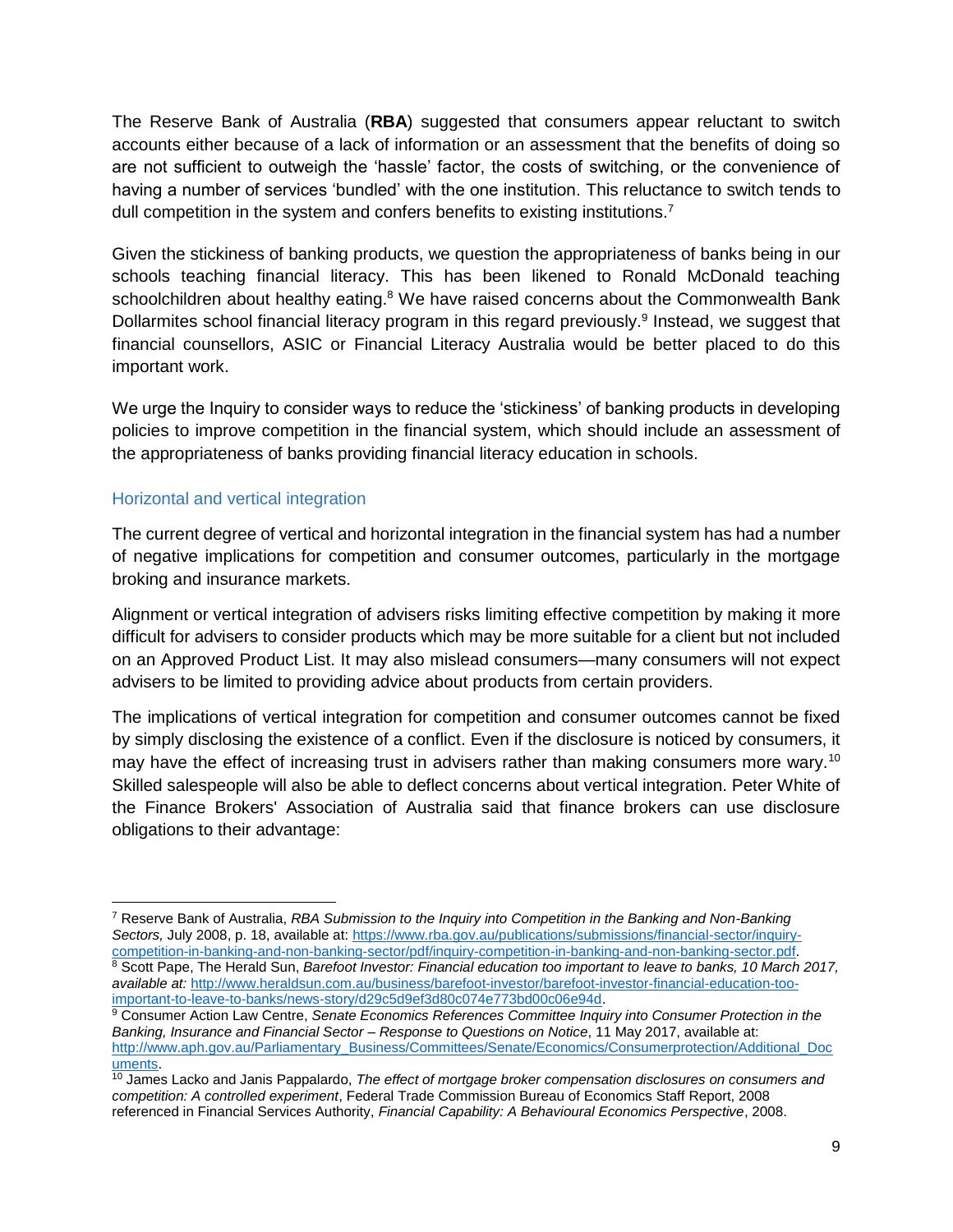*I actually believe that if a broker is upfront about ownership—let's say they are owned by Commonwealth Bank, for example—then they can sell that as a positive. It can allow them to change the discussion around bank ownership—isn't it a good thing that they have somebody so strong sitting behind them that has enabled them to grow as a brokerage and a business?*

*..now they have opened up the discussion with their client and they are able to explain what bank ownership really means and how the [National Consumer Credit Protection Act] governs a broker's independence.<sup>11</sup>*

These arguments may make clients more comfortable, but they do not address the conflicts of interest and competition concerns that are raised by vertical integration.

Problems with horizontal integration, whereby financial firms acquire similar companies in the same industry, also cannot be fixed by disclosure alone. Appropriate supervision of mergers and acquisitions by the Australian Competition and Consumer Commission (**ACCC**) is critical to ensure that consumer interests are protected.

We recognise that this is a complex issue, especially given the existing significant alignment between large banks, insurers, advisers and brokers. We recommend that more be done by the industry to bring independence and transparency into the system including, for example, through industry codes which have robust monitoring systems to ensure advice is provided in the best interests of the customer.

#### <span id="page-9-0"></span>Balancing new entrants and innovation with consumer protection

The Terms of Reference directed the Inquiry to examine barriers to and enablers of innovation and competition in the system, including policy and regulation. While we are supportive of innovation and competition in the financial system, we have seen 'innovation' used as a guise in the past to justify predatory practices. Some innovation has seen firms compete on features other than price and suitability, which have led to poor consumer outcomes. For example:

- credit card providers competing on balance transfer offers, rewards points and loyalty schemes; 12
- payday lenders competing on fast online access to cash;<sup>13</sup> and
- $\bullet$  lenders competing on remuneration and rewards for mortgage brokers.<sup>14</sup>

We do not oppose innovation in the financial system. If done well, innovation can lead to lower prices and more suitable products for consumers. However, encouraging innovation as an end to itself rather than focussing on whether it will actually benefit consumers is misguided. Similarly, encouraging innovation to simply increase consumer choice may also lead to adverse outcomes.

 $\overline{\phantom{a}}$ <sup>11</sup> 'Disclosure can work in Brokers' favour', *Broker News*, January 2015, p 17.

<sup>12</sup> Reserve Bank of Australia, *Submission to the Financial System Inquiry,* March 2014, p.162.

<sup>&</sup>lt;sup>13</sup> A study by the Financial Conduct Authority in the UK found that only around 9-12% of people who wanted high-cost short-term credit chose firms on the basis that they are the cheapest, had good interest rates or were the best offer on a price comparison website: Financial Conduct Authority, *High-cost credit including review of the high-cost shortterm credit price cap*, July 2017, p. 23, available at[: https://www.fca.org.uk/publication/feedback/fs17-02.pdf.](https://www.fca.org.uk/publication/feedback/fs17-02.pdf)

<sup>14</sup> Australian Securities and Investments Commission, *REP 516 Review of mortgage broker remuneration,* 16 March 2017, available at[: http://download.asic.gov.au/media/4213629/rep516-published-16-3-2017-1.pdf.](http://download.asic.gov.au/media/4213629/rep516-published-16-3-2017-1.pdf)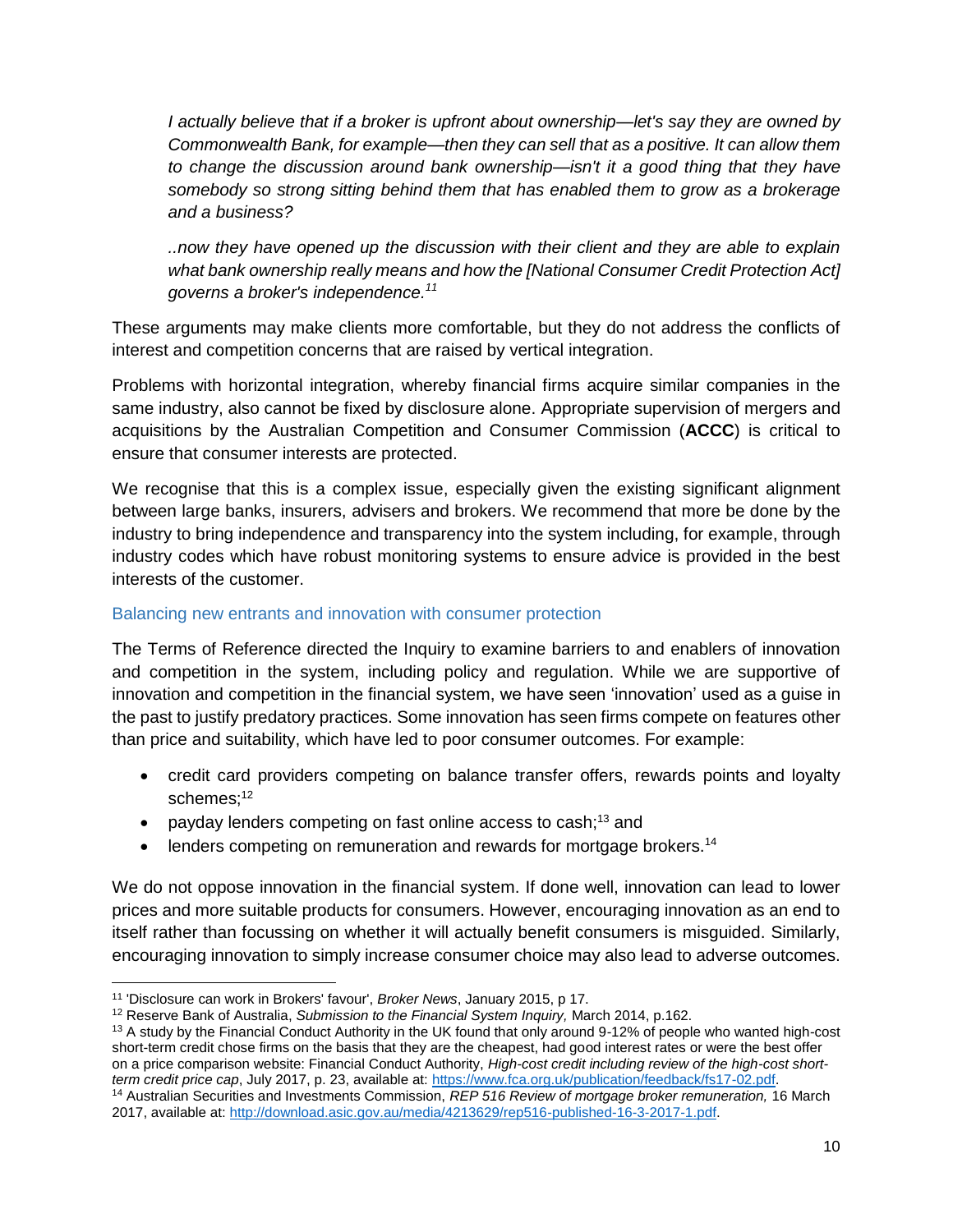A market with a large number of choices can be just as inefficient as a market with few choices if consumers do not understand what is on offer, cannot easily compare different offers, or are not rewarded for making the effort to search, compare and switch.

We also support new entrants to the financial system, but believe appropriate protections must be put in place for consumers before opening the floodgates to new entrants. We need only look at the private vocational training sector to see that unlimited new entrants and 'innovation' in sales practices can lead to spectacularly bad outcomes for consumers and governments.<sup>15</sup>

#### <span id="page-10-0"></span>Risks and opportunities of open banking and data

We acknowledge that increased access for consumers to their own data has the potential to create consumer benefit. In order to achieve these benefits, consumers must be given access to their own data that is held by financial service providers in standardised and machine readable format. As we argued in our submission to the Financial System Inquiry terms of reference<sup>16</sup>, this can help consumers make product choices better aligned with their needs, sending better signals to suppliers.

The era of open banking will also hopefully make it easier for consumers to switch financial service providers. Until now, bank switching packages designed to encourage people to shop around and find a better deal have generally failed. The 2012 'tick and flick' reforms only applied to transaction accounts, not credit cards or other accounts, meaning there was little take-up. Consumers still considered it too difficult to switch and the program was not broadly promoted by the banks. Switching costs were considered still too high,<sup>17</sup> and the package didn't fix the many problems associated with trying to switch credit card providers, and to cancel ongoing direct debits.<sup>18</sup> We encourage the Inquiry to consider opportunities presented by the New Payments Platform for improved bank switching and competition, including account number portability.

The growth in data collection by business (especially credit providers) to target products and marketing also brings considerable risks. Target marketing of products to particular groups of consumers is not new.<sup>19</sup> In consumer lending, technology can be used to identify consumers who are likely to be profitable, tailor and price products that the most profitable customers are likely to accept, and develop strategies to reduce the likelihood that the most profitable customers will close their accounts.<sup>20</sup>

It is often argued that this technology creates a win-win: consumers get access to products they want, and business can target their marketing and increase profits. However, the increased use

 $\overline{\phantom{a}}$ 

<sup>15</sup> Senate Standing Committees on Education and Employment, *Final Report: Inquiry into the operation, regulation and funding of private vocational education and training providers in Australia*, October 2015, available at: [http://www.aph.gov.au/Parliamentary\\_Business/Committees/Senate/Education\\_and\\_Employment/vocationaled/Final\\_](http://www.aph.gov.au/Parliamentary_Business/Committees/Senate/Education_and_Employment/vocationaled/Final_Report) [Report.](http://www.aph.gov.au/Parliamentary_Business/Committees/Senate/Education_and_Employment/vocationaled/Final_Report)

<sup>16</sup> Consumer Action Law Centre, *Submission: Financial Systems Inquiry Terms of Reference*, March 2014, available at[: http://consumeraction.org.au/submission-financial-systems-inquiry-terms-of-reference/.](http://consumeraction.org.au/submission-financial-systems-inquiry-terms-of-reference/)

<sup>&</sup>lt;sup>17</sup> RBA identified switching costs as a factor that impedes contestability and competition: Reserve Bank of Australia, *Submission to the Financial System Inquiry,* March 2014.

<sup>18</sup> See page 24 of this submission for further information.

<sup>19</sup> Paul Harrison, Charles Ti Gray and Consumer Action Law Centre, *Profiling for Profit: A Report on Target Marketing and Profiling Practices in the Credit Industry*, 2012, pp 5-6, available at:

[http://dro.deakin.edu.au/eserv/DU:30064922/harrison-profilingfor-2012.pdf.](http://dro.deakin.edu.au/eserv/DU:30064922/harrison-profilingfor-2012.pdf)

 $20$  Ibid.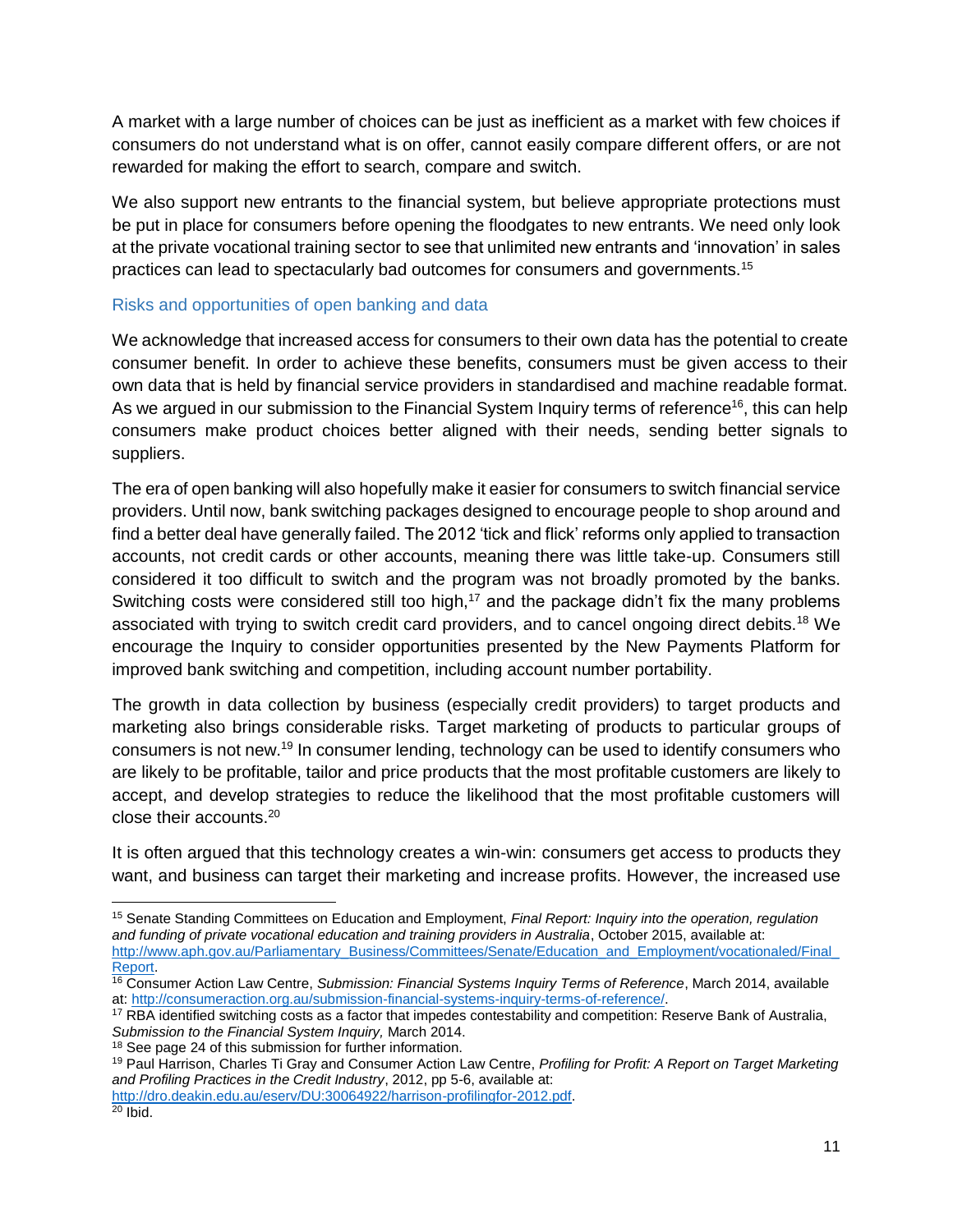of customer information has coincided with a sharp increase in levels of consumer debt. In the last 15 years, the level of credit and charge card debt in Australia accruing interest has increased from a total of around \$15 billion to over \$32 billion. Increases to credit card limits are even more staggering – over the same period Australia's credit card limits have increased from around \$60 billion to over \$151 billion.<sup>21</sup>

It is often argued that it is not in the interests of lenders to extend credit to people who are unable to repay. However, many consumers struggle for years at a time to make repayments to their credit accounts without ever reaching the point of default. These customers will be very profitable for lenders, despite the fact that these contracts cause financial hardship. In the credit card industry, these customers are known as 'revolvers', as opposed to 'transactors'. Revolvers don't pay back their full balance within the interest-free period and pay significant amounts of interest on purchases.

Individuals' confidence and trust in the way data is used, particularly data that is also personal information, is integral to the realisation of economic and social benefits associated with data being more widely available. Despite this, research from the United Kingdom found that there is a 'data trust deficit' whereby trust in institutions to use data appropriately is lower than trust in them in general.<sup>22</sup> This is likely to be the case in Australia also. Appropriate consumer protections must be put in place to ensure trust and confidence is not further eroded.

**Recommendation 6:** The Inquiry consider ways to reduce the 'stickiness' of banking products, which should include an assessment of the appropriateness of existing banks providing financial literacy education in schools.

**Recommendation 7:** More be done by Government and industry to bring independence and transparency to vertical and horizontal integration in the financial system including, for example, through industry codes that have robust monitoring systems to ensure advice is provided in the best interests of the customer.

**Recommendation 8:** The Inquiry recognise that innovation and new entrants may lead to adverse outcomes for consumers, and that increased choice does not necessarily result in benefits to consumers.

**Recommendation 9:** Consumers be given access to their own data that is held by financial service providers in standardised and machine readable format.

**Recommendation 10:** The Inquiry consider opportunities presented by the New Payments Platform for improved bank switching and competition, including account number portability.

l <sup>21</sup> Reserve Bank of Australia, Credit and Charge Card Statistics, as updated June 2017, available at [http://www.rba.gov.au/statistics/tables/.](http://www.rba.gov.au/statistics/tables/)

<sup>&</sup>lt;sup>22</sup> Royal Statistical Society, *New RSS research finds 'data trust deficit', with lessons for policymakers, 22 June 2014,* available at[: https://www.statslife.org.uk/news/1672-new-rss-research-finds-data-trust-deficit-with-lessons-for](https://www.statslife.org.uk/news/1672-new-rss-research-finds-data-trust-deficit-with-lessons-for-policymakers)[policymakers.](https://www.statslife.org.uk/news/1672-new-rss-research-finds-data-trust-deficit-with-lessons-for-policymakers)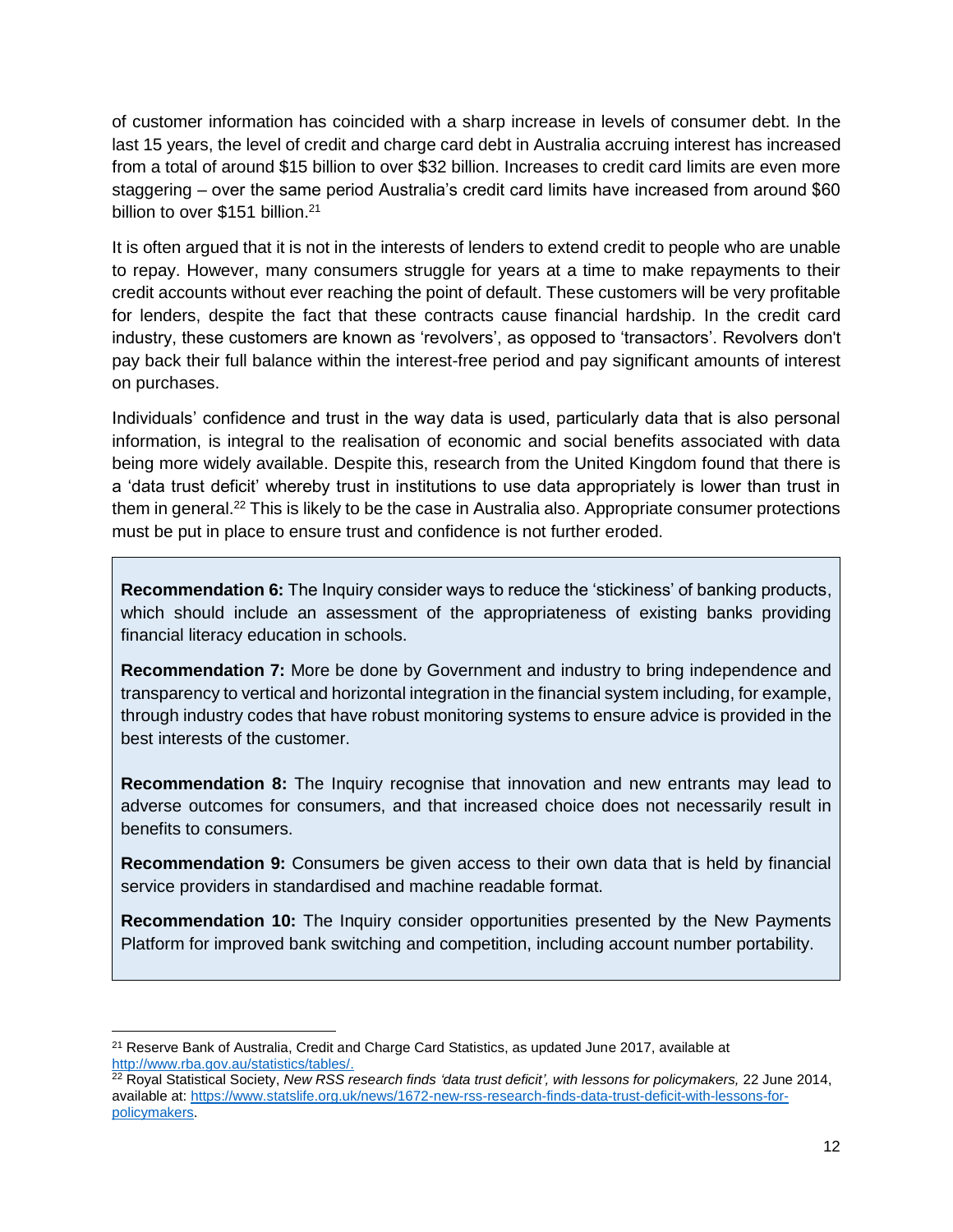**Recommendation 11:** The Inquiry acknowledge that increased use and availability of data may have negative consumer outcomes, and that appropriate regulation is needed to avoid exploitation of consumer information.

# <span id="page-12-0"></span>4. Regulator powers

It is critical that ASIC is provided with appropriate regulatory tools to ensure that competition in the financial system results in improved consumer outcomes. The proposed product intervention power and design and distribution obligations for financial service providers are a step in the right direction.

### <span id="page-12-1"></span>Design and Distribution Obligations

We strongly support the proposal to introduce design and distribution obligations for financial service providers. Under the proposals, product issuers would be required to design better products and target them towards people who will actually benefit from key product features. Product issuers would be required to distribute their products to identified target markets, rather than the general public. Issuers could still use third parties to distribute their products, but they would have to be much more selective about who they choose to distribute their products. Product distributors would also have additional obligations, and will be more accountable to product issuers.

Currently there is no general requirement for product issuers to design safe products, or to target them at appropriate audiences. Distributors have also been allowed free reign, and have not been properly accountable to product issuers. Consumer advocates believe the proposed changes are some of the most significant reforms to the finance sector ever proposed, and would see more Australians with suitable and affordable credit and financial products.

#### <span id="page-12-2"></span>Product Intervention Powers

We strongly support the proposal to empower ASIC to make timely and effective product interventions when a significant risk of consumer harm is identified. This proposal was initially suggested by the Financial System Inquiry,<sup>23</sup> and mirrors similar powers for the United Kingdom financial regulator—the Financial Conduct Authority.<sup>24</sup>

The proposed product intervention power would empower the regulator to step in before harm has occurred, rather than waiting for consumer detriment and breaches of the law to happen. Under the proposal, ASIC would be able to make many different types of interventions, including restricting or banning products, imposing additional disclosure obligations, mandating warning statements, or requiring changes to advertising.

<sup>24</sup> For further information, see: Consumer Action Law Centre et. al., *Submission to* Design and Distribution Obligations and Product Intervention Power Proposals Paper, 15 March 2017, available at: [http://policy.consumeraction.org.au/wp-content/uploads/sites/13/2017/03/FINAL-Joint-Consumer-Submission-](http://policy.consumeraction.org.au/wp-content/uploads/sites/13/2017/03/FINAL-Joint-Consumer-Submission-DADOs-and-PIPs-15032017.pdf)[DADOs-and-PIPs-15032017.pdf.](http://policy.consumeraction.org.au/wp-content/uploads/sites/13/2017/03/FINAL-Joint-Consumer-Submission-DADOs-and-PIPs-15032017.pdf)

 $\overline{\phantom{a}}$ <sup>23</sup> Financial System Inquiry, *Final Report,* 7 December 2014, available at: [http://fsi.gov.au/publications/final](http://fsi.gov.au/publications/final-report/chapter-4/product-intervention/)[report/chapter-4/product-intervention/.](http://fsi.gov.au/publications/final-report/chapter-4/product-intervention/)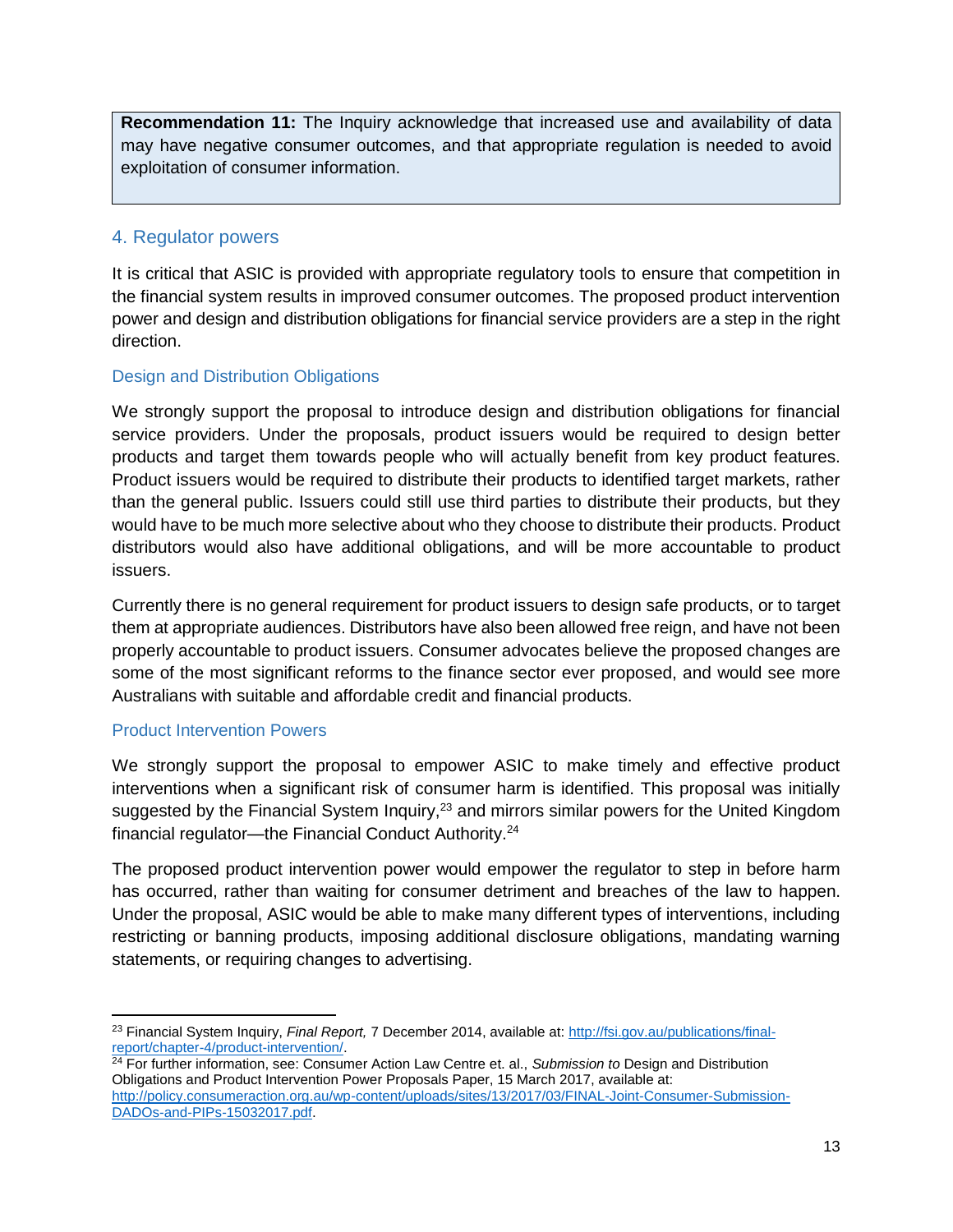#### <span id="page-13-0"></span>Market studies

We also support regulators undertaking market studies looking at competitiveness and consumer outcomes in a particular market. At present, ASIC does not have a clear mandate to undertake competition-focused market studies.

Market studies are a type of public investigation into a market, particularly examining whether there are any anti-competitive issues that as a result is causing detriment to consumers. In essence, they are utilised as a tool for examining the effectiveness of competition by investigating specific products and markets, and determining if consumers are being harmed by certain practices. Market studies can act as a spearhead for competition advocacy.<sup>25</sup>

It is not a requirement that the relevant conduct is unlawful for a market study to be initiated. Rather, a market study may be commenced where there is a belief the conduct is having an adverse effect on competition. It could be initiated by the regulator on its own motion, or following complaints. Using the information gathered from a market study, a regulator can then assess competition in a particular area and make recommendations for improvement.

There are at least 40 nations that have granted their respective competition authorities the power to conduct market studies.<sup>26</sup> We believe there are clear benefits in providing regulators with market study powers. We recommend the Inquiry consider whether ASIC should be provided with similar powers.

**Recommendation 12:** Introduce legislation to implement the proposed design and distribution obligations for financial service providers, and product intervention powers for ASIC.

**Recommendation 13:** ASIC be provided with a clear mandate to undertake competitionfocused market studies.

#### <span id="page-13-1"></span>5. Insurance

l

One of the key areas of the financial system where we see competition failing is insurance. For a large proportion of people in Australia, insurance is almost an 'essential service'. It protects them financially when something happens to them, their loved ones, or their most valuable assets, such as their homes and cars. It is also a complex financial product, with a huge array of products with varied features and prices.

Insurance is pitched to people in many everyday transactions. For example, consumer credit insurance (**CCI**) is sold with loans and credit cards, travel insurance with airline bookings,

<sup>25</sup> OECD, *Policy Roundtables - Market Studies*, 2008, available at: [http://www.oecd.org/regreform/sectors/41721965.pdf.](http://www.oecd.org/regreform/sectors/41721965.pdf)

<sup>26</sup> International Competition Network, *Market Studies Project Report*, 2009, available at: [http://www.internationalcompetitionnetwork.org/uploads/library/doc363.pdf.](http://www.internationalcompetitionnetwork.org/uploads/library/doc363.pdf)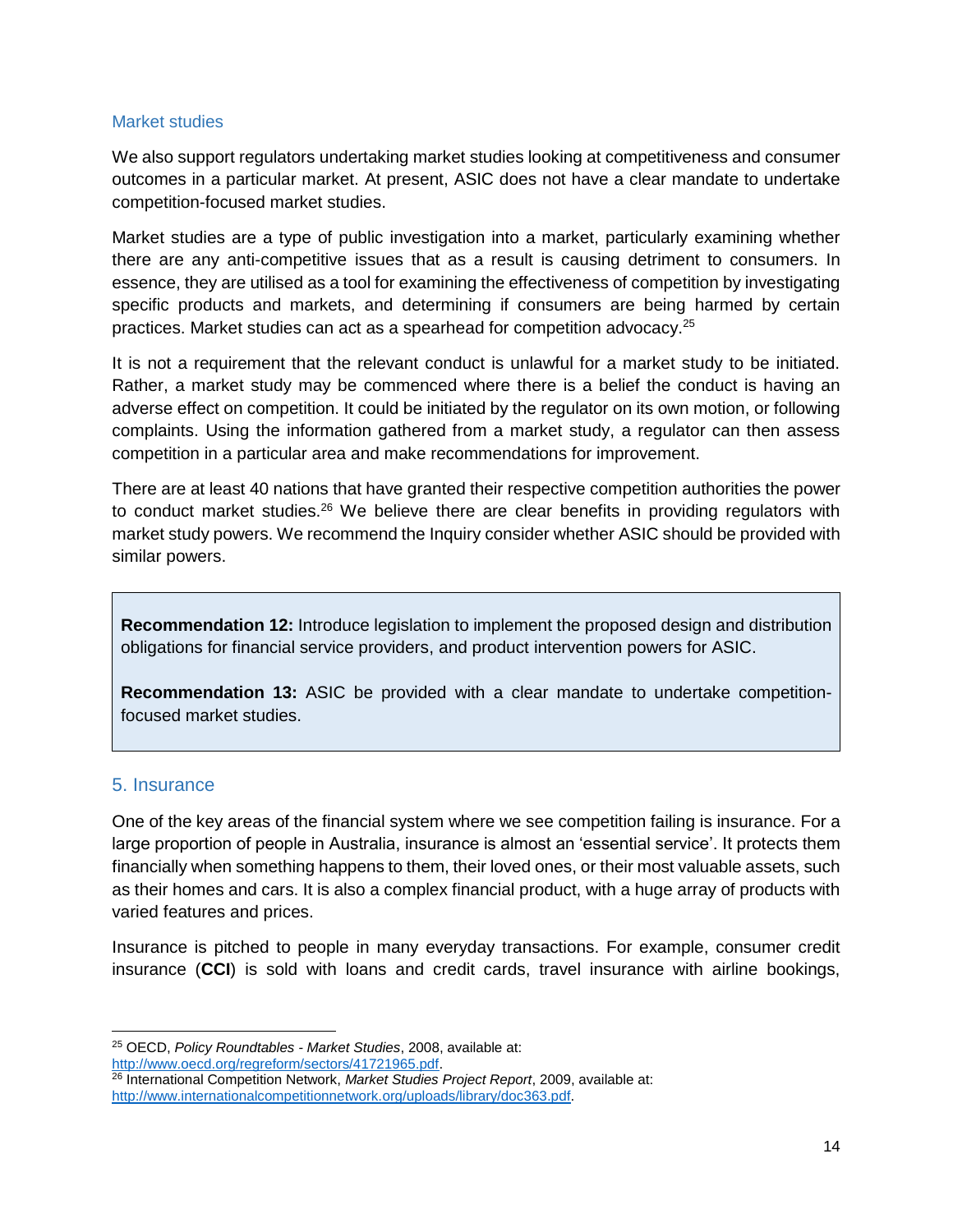discounted life insurance with retail loyalty card membership and even discounted pet insurance with union membership.

The widespread marketing of insurance products, and the complexity and variation of those products, mean that in many ways the insurance market is not competitive from a consumer perspective. Two current examples which highlight how this lack of competition affects consumers are:

- add-on insurance sold through car yards and authorised deposit-taking institutions (**ADIs**); and
- domestic home and car insurance.

We have also provided comments about the lack of premium transparency in the insurance market, and the limited effectiveness of comparison websites in addressing the lack of competition.

While we acknowledge the Inquiry is limited in scope to policies that are sold as part of a vertically or horizontally integrated business models, we see such significant failures in competition in this market that we have made comments about the industry in general below.

# <span id="page-14-0"></span>Add-on insurance

In recent years, the systemic problems with the add-on insurance market have become well known. Add-on insurance includes CCI, which is typically sold through car yards, banks, credit unions and other finance providers. Other add-on products sold through car yards include guaranteed asset protection (**GAP**) insurance, loan termination insurance, tyre and rim insurance, mechanical breakdown insurance and extended warranties (including discretionary risk products and dealer-issued warranties, which are not insurance).

Consumer Action's [DemandARefund.com](http://www.demandarefund.com/) website, which enables people to generate a letter of demand to reclaim the money they paid for mis-sold add-on insurance, has seen more than 340 people claim over \$700,000. More than one-in-four people who have used DemandARefund.com did not know they had bought the insurance.<sup>27</sup> Almost one-third of people mistakenly thought the add-on insurance was mandatory. These are hardly signs of a competitive market with active consumer participation.

ASIC has repeatedly found problems with add-on insurance sales in car yards and ADIs.<sup>28</sup>

 $\overline{a}$ <sup>27</sup> Similarly, the UK Financial Conduct Authority found that 19% of people who bought an add-on product were unaware they had bought it: *General Insurance Add-Ons Market Study—Proposed Remedies: Banning opt-out selling across financial services and supporting informed decision-making for add-on buyers*, Consultation Paper CP15/13, 25 March 2015, para 1.11.

<sup>&</sup>lt;sup>28</sup> See the following Australian Securities and Investments Commission reports:

*Report 256: Consumer credit insurance: A review of sales practices by authorised deposit taking institutions*, October 2011;

*Report 361: Consumer credit insurance policies: Consumers' claims experiences*, July 2013;

Report *470: Buying add-on insurance in car yards: Why it can be hard to say no*, February 2017;

*Report 471: The sale of life insurance through car dealers: Taking consumers for a ride*, February 2017;

*Report 492: A market that is failing consumers: The sale of add-on insurance through car dealers*, September 2016;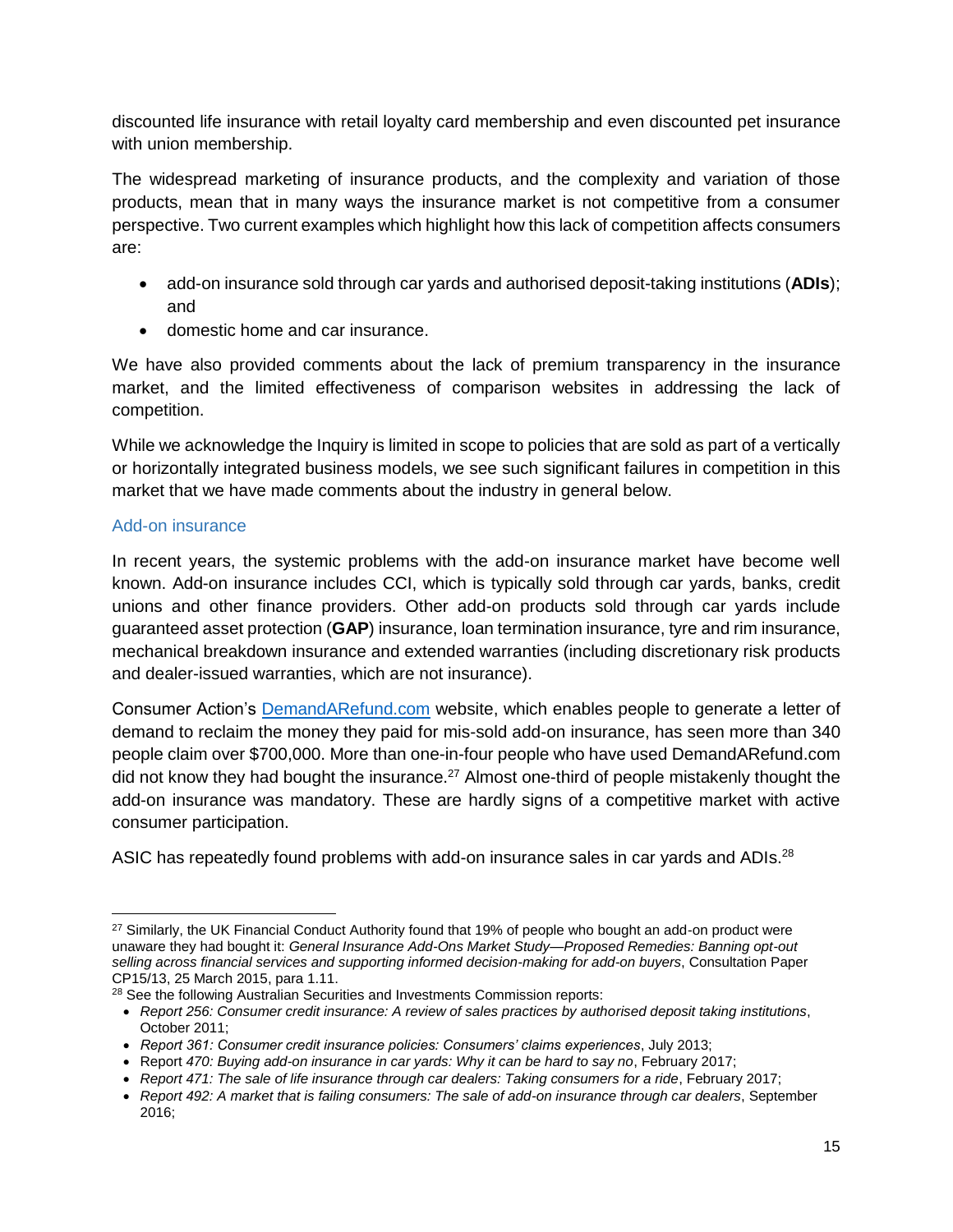After an extensive review of the car yard channel, ASIC found that dealer commissions as high as 79% drive sales of add-on insurance with cars and car loans.<sup>29</sup> The market is driven by 'reverse competition' (that is, insurers offering car dealers high incentives in return for access to the car yard sales channel).<sup>30</sup> These products are also extremely poor value, with claims ratios as low as 4.4% through the car yard channel.<sup>31</sup>

ASIC has clearly identified the lack of competition in the add-on insurance market and the impact this has on consumers:

*… insurers in the add-on market have largely agreed with requests from car dealers to pay higher commissions, without properly understanding and addressing the causes and implications of the conduct…*

*Consumer outcomes are considerably worse than in a market where there is competition…*

*It is clear that insurers do not need to compete on either price or value… The sales process means that insurers are under no external competitive pressure as they do not risk losing sales to other providers offering better value products.<sup>32</sup>*

The insurance industry has itself acknowledged the failures in the car yard add-on market:

*… high commissions paid in the motor vehicle dealership channel contribute significantly to the market failure identified by ASIC by providing incentives to engage in the inappropriate sales practices identified in the recent ASIC reports into that channel, such as providing incomplete information or explanation of the products, pressuring or rushing customers, downplaying the cost of products, using pre-filled application forms, and in some cases misrepresenting the value or necessity of add-on insurance products.*

*These sales practices can prevent customers from making informed decisions about the products they are being offered, including the value of those products and the alternatives available elsewhere.<sup>33</sup>*

In relation to the bank channel, after its 2011 review of CCI sold through ADIs, ASIC recommended ADIs implement changes to reduce the risks of mis-selling. This year's independent review of the Banking Code of Practice stated that the banks did not have any data to measure the change in CCI conversion rates, which could indicate the effectiveness of ASIC's

 $\overline{\phantom{a}}$ 

*Consultation Paper 294: The sale of add-on insurance and warranties through caryard intermediaries*, August 2017.

<sup>29</sup> Australian Securities and Investments Commission, *Report 492: A market that is failing consumers: The sale of add-on insurance through car dealers*, September 2016, para 20.

<sup>30</sup> Ibid, para 58.

 $31$  Ibid, para 45.

<sup>32</sup> Australian Securities and Investments Commission, *Consultation Paper 294: The sale of add-on insurance and warranties through caryard intermediaries*, August 2017, paras 29, 30

<sup>33</sup> Applicants' submission, *Aioi Nissay Dowa Insurance Company Australia Pty Ltd & Ors – applications for authorisation A91556 – A91557*, 2 February 2017,

[http://registers.accc.gov.au/content/trimFile.phtml?trimFileTitle=D17+13845.pdf&trimFileFromVersionId=1201402&tri](http://registers.accc.gov.au/content/trimFile.phtml?trimFileTitle=D17+13845.pdf&trimFileFromVersionId=1201402&trimFileName=D17+13845.pdf) [mFileName=D17+13845.pdf.](http://registers.accc.gov.au/content/trimFile.phtml?trimFileTitle=D17+13845.pdf&trimFileFromVersionId=1201402&trimFileName=D17+13845.pdf) The insurers submitted this in their application for ACCC approval to cap commissions paid to car dealers at 20%, which ultimately was not approved as it was found to not provide a net public benefit.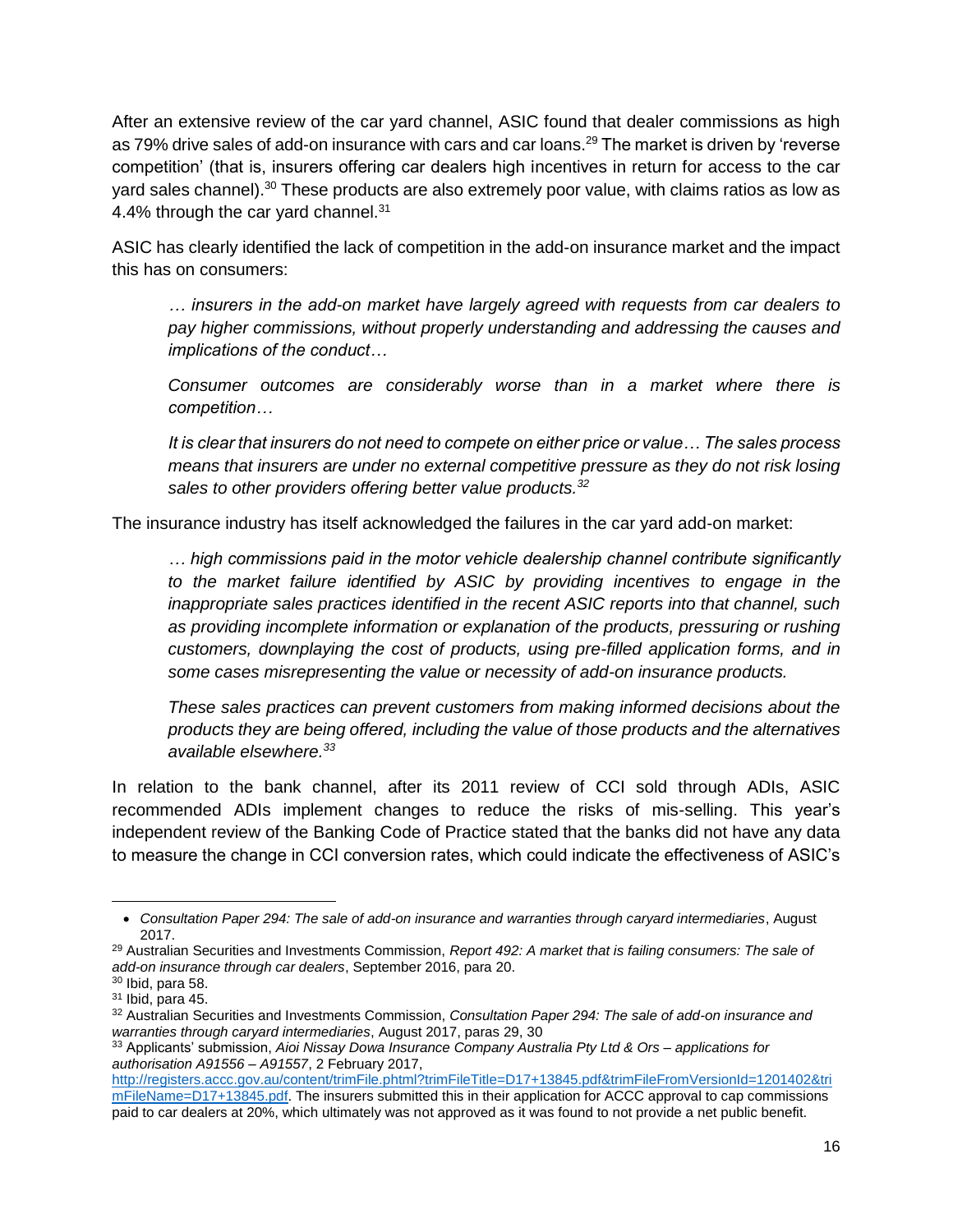recommended changes.<sup>34</sup> ASIC has returned to examine the ADI channel again recently, after finding that cross-selling of CCI was still a particular risk area in banks.<sup>35</sup>

The insurance industry has started to remediate consumers for mis-sold add-on insurance, with three insurers agreeing to repay people they mis-sold insurance a total of more than \$26 million.<sup>36</sup> However, much more work is needed to curb the rampant mis-selling of add-on insurance.

We strongly support ASIC's proposal to implement a mandatory delayed sales model for add-on insurance, to separate the primary sale (car, credit or finance) from the sale of the add-on insurance.<sup>37</sup> A delayed sales model and various pre-sale requirements for GAP insurance were introduced in the United Kingdom in 2015 by legislative instrument.<sup>38</sup> A similar model be an effective way to stop mis-selling here in Australia.

The Australian Bankers Association has proposed a delayed sales model for CCI sold with credit cards in bank branches and over the phone.<sup>39</sup> While this would be a promising start to banks ending their own mis-selling, this model should logically extend to personal loans and home loans.

With online applications accounting for a large proportion of credit and finance applications, banks and other finance providers should also address the mis-selling of CCI through that channel. The design and distribution obligations<sup>40</sup> are likely to drastically improve the design and distribution of poor value add-on insurance, including by:

- improving the value of add-on insurance, with more appropriate benefits and less onerous conditions and exclusions, and
- ensuring people who buy add-on insurance understand it and are eligible to claim on it, through filter or 'knock out' questions and more effective disclosure at the time of sale.

 $\overline{a}$ <sup>34</sup> Phil Khoury, *Independent Review: Code of Banking Practice*, 31 January 2017, p 159.

<sup>35</sup> Australian Securities and Investments Commission, *17-254MR ASIC reports on Australian bank audits following Wells Fargo misconduct*, 1 August 2017.

<sup>36</sup> See Australian Securities and Investments Commission announcements: *17-189MR Virginia Surety to refund over \$330,000 to add-on insurance customers*, 20 June 2017; *17-258MR QBE refunds \$15.9 million in add-on insurance premiums*, 2 August 2017; *17-268MR Commonwealth Bank to refund over \$10 million for mis-sold consumer credit insurance*, 14 August 2017.

<sup>37</sup> Australian Securities and Investments Commission, *Consultation Paper 294: The sale of add-on insurance and warranties through caryard intermediaries*, August 2017, p 46.

<sup>38</sup> See Financial Conduct Authority, *Insurance: Conduct of Business Sourcebook (Guaranteed Asset Protection Contracts) Instrument 2015* and *PS15/13: Guaranteed Asset Protection insurance: competition remedy—Including feedback on CP14/29 and final rules*, June 2015.

<sup>39</sup> See Australian Securities and Investments Commission, *17-255MR Banks to overhaul consumer credit insurance sales processes*, 1 August 2017.

<sup>&</sup>lt;sup>40</sup> See Section 4 of this submission (page 13) for further information.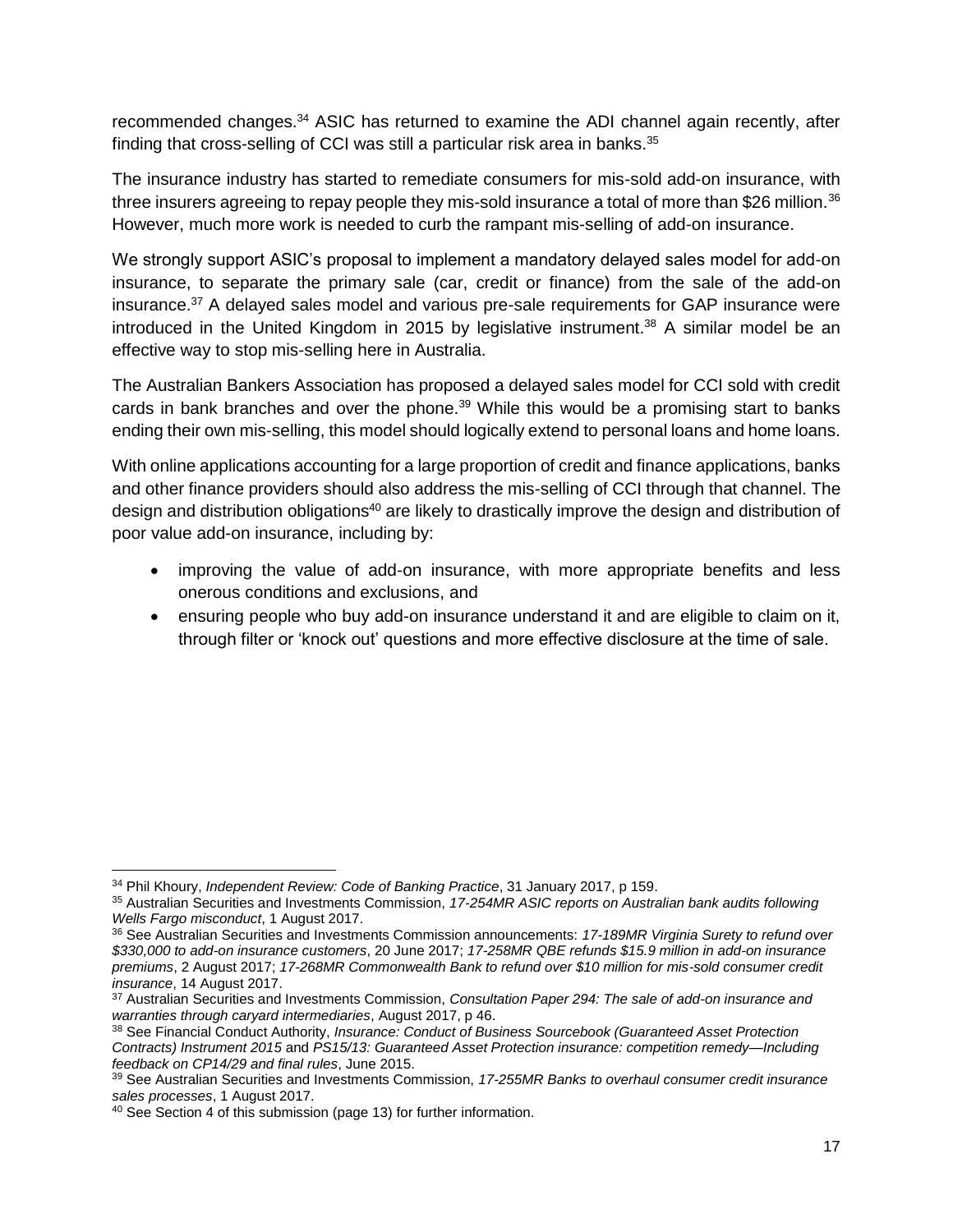**Recommendation 14:** Implement a mandatory delayed sales model for add-on insurance, to separate the primary sale (car, credit or finance) from the sale of the add-on insurance.

**Recommendation 15:** The Australian Bankers Association proposed delayed sales model for CCI sold with credit cards in bank branches and over the phone be extended to personal loans and home loans.

#### <span id="page-17-0"></span>General insurance

The recent Senate Economics References Committee (**Committee**) inquiry into Australia's general insurance industry reported that the car and home insurance markets are not competitive for consumers, and recommended a raft of changes to address this.<sup>41</sup>

The Committee emphasised the importance of competitive markets for consumers:

*Healthy competition is integral to insurance affordability and accessibility. A lack of competition in insurance markets can result in negative consumer outcomes, such as premium increases, underinsurance, or coverage that is inappropriate to consumers' needs. These outcomes can have potentially devastating effects, not only on consumers' financial stability, but also on their mental and physical health.<sup>42</sup>*

The Committee heard that the general insurance market may appear competitive on the supply side—for example, in the number of active industry players. However, it is less evident on the demand side—for example, in the proportion of policy holders shopping around and switching, pricing disparities between insurers, and the information asymmetry between insurers and their customers.<sup>43</sup> As Consumer Action noted in our submission to the Committee inquiry:

*The general insurance industry in Australia is characterised by a vast range of policies which include varied conditions, inclusions, exclusions and definitions. Policies are not consistent and do not conform to a minimum standard. Choosing a product can be a complicated attempt at guesswork.*<sup>44</sup>

Some of the problems with competition identified by Consumer Action and other organisations during the inquiry included:

- the standard cover regime is not an effective benchmark or minimum standard people can assess or compare policies against;<sup>45</sup>
- $\bullet$  it is difficult to compare policies without standard definitions for key terms;<sup>46</sup>

 $\overline{a}$ 

<sup>41</sup> Senate Economics References Committee, *Australia's general insurance industry: sapping consumers of the will to compare*, August 2017.

 $42$  Ibid, para  $2.49$ 

<sup>43</sup> Ibid, paras 2.63-2.65

<sup>44</sup> Consumer Action cited in Senate Economics References Committee, para 3.5.

<sup>45</sup> Ibid, para 3.54

<sup>46</sup> Ibid, paras 3.57-3.62.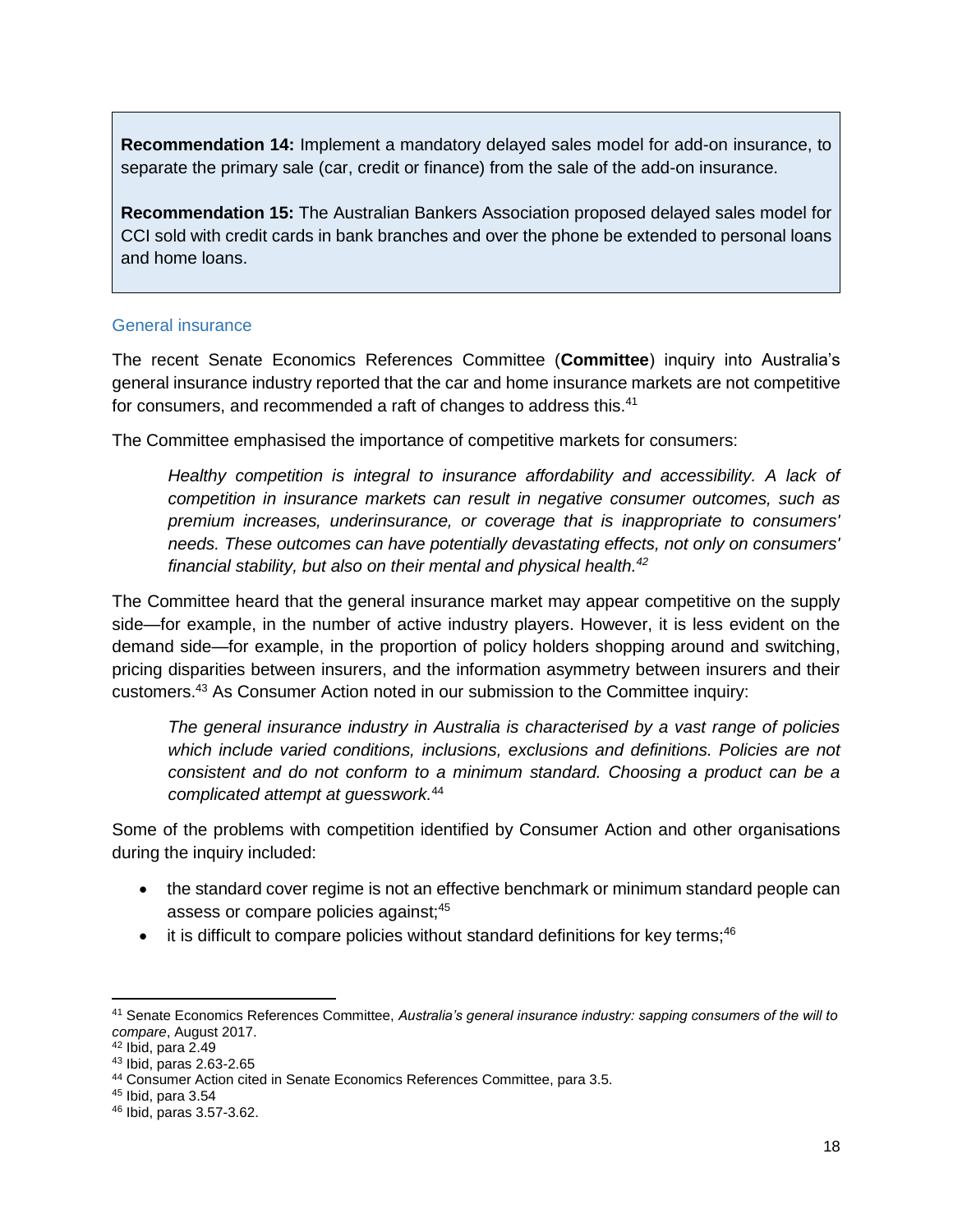- insurers do not disclose details of their pricing, including pricing components and the prior year's premium;<sup>47</sup> and
- insurers are exempt from unfair contract terms laws, meaning insurance policies do not meet the same fairness test as virtually every other consumer contract in the market.

The Committee concluded that a combination of these and other factors are 'sapping consumers of the will to compare'. The Committee recommended the extension of unfair contract terms laws to insurance, an independent review of the standard cover regime, changes to pricing disclosure and the implementation of standard definitions for key terms, as well as a raft of other improvements.

Consumer Action strongly supports the Committee's proposed changes, which have the potential to significantly improve the competitiveness of the general insurance market from the consumer perspective. In our view, the Committee has proposed sound reforms based on evidence and a clear understanding of the consumer experience.

**Recommendation 16:** The Government implement recommendations by the Senate Economics References Committee inquiry into Australia's general insurance industry, including extension of unfair contract terms laws to insurance, an independent review of the standard cover regime, changes to pricing disclosure and the implementation of standard definitions for key terms.

#### <span id="page-18-0"></span>Premium transparency

We believe that competition in insurance is adversely affected by the lack of transparency in premium pricing. There is very little information available to consumers about how their premiums are calculated, and there is currently no adequate mechanism to review or contest whether premiums have been calculated fairly.

Through the Insurance Law Service, Financial Rights regularly receives complaints from consumers about the level of their premium. Consumers sometimes believe their premium has been incorrectly calculated given their claims history, or has been calculated based on incorrect information. From our experience, consumers who dispute their premium pricing with the insurer are generally left feeling unsatisfied because often the sales team cannot explain why the premium is priced as it is or the consumer does not feel the insurer has taken any steps to look at their particular situation.

The insurance industry should not be able to shield relevant pricing information on the grounds that they are using "commercially sensitive" rating factors and weightings. Consumers should have access to such information if they have a legitimate dispute about the reasons behind a premium price increase.

 $\overline{\phantom{a}}$ 

<sup>47</sup> Ibid, para 3.25, 3.33-3.37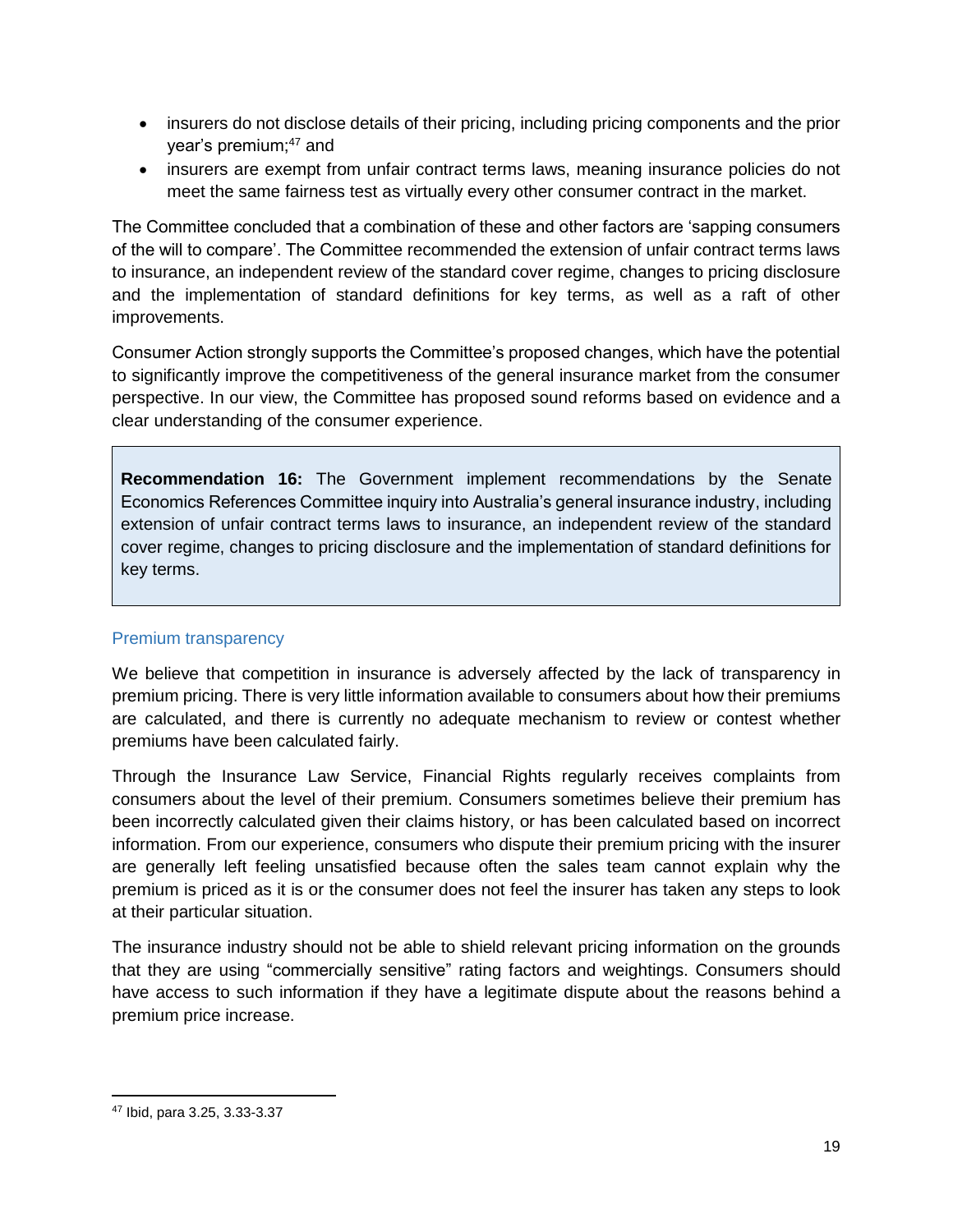In its 2014 publication entitled "*Enhancing the consumer experience of home insurance: Shining a light into the black box*",<sup>48</sup> the Fire Services Levy Monitor reasoned that by improving the efficiency of insurance markets, through removing information asymmetry and making competition more effective, policyholders will be better informed and premiums will fall, thereby making insurance more accessible. Consumer advocates argue that insurers should have to substantiate premium pricing across all forms of insurance. In the home and contents space it is essential.

The failure of industry to have any mechanism of review of the fairness and consistency of premium calculations is of significant detriment to consumers. This failure also provides no guarantee that any household mitigation strategies or idiosyncratic household conditions are taken into account when determining premiums. Consequently, premium prices cannot be said to be "accurate" signalling of risk as there is no contestability or transparency in their calculation.

We submit that insurers should be required to provide information as to the components in their premium pricing. Knowing what makes up the price of a premium would better inform consumers about risk and what effect mitigation strategies may have on reducing insurance premiums or what behaviours or conditions might increase premiums. Component pricing information should apply uniformly across all insurers but will be particularly helpful in addressing a lot of the issues faced by those in parts of Australia with severe weather risks. It would provide an easy to read, easy to understand signal to consumers of the risk factors taken into account when premiums are set.

Finally, we also support insurers printing last year's premium on a renewal notices in order to more effectively inform consumers of price rises in their premiums. Insurers should also explain why the price has increased. Such an idea was recommended by the Victorian Government's Fire Services Levy Monitor, is currently being investigated by the United Kingdom's Financial Conduct Authority and is being introduced by international insurer AXA. This disclosure should be mandatory for all insurers.

In its recent report on the general insurance industry the Senate Economics Reference Committee agreed that "transparent disclosure that encourages understanding and promotes informed decision-making lies at the heart of robust consumer protection."<sup>49</sup>

The Committee made two recommendations regarding premium transparency, which we believe would improve competition and consumer outcomes in the insurance industry:

- that the Government strengthen the transparency of general insurance pricing by amending the product disclosure regime in the *Corporations Act 2001* to require insurers to:
	- o disclose the previous year's premium on insurance renewal notices; and
	- $\circ$  explain premium increases when a request is received from a policyholder.

 $\overline{\phantom{a}}$ <sup>48</sup> Fire Services Levy Monitor, *Enhancing the consumer experience of home insurance - Shining a light into the black box*, July 2014, available at:

<http://www.firelevymonitor.vic.gov.au/home/news+and+information/publications/publication+shining+a+light> <sup>49</sup> Senate Economics References Committee, *Report: Australia's general insurance industry: sapping consumers of the will to compare*, 10 August 2017, para 3.73, available at:

[http://www.aph.gov.au/Parliamentary\\_Business/Committees/Senate/Economics/Generalinsurance/Report/c03.](http://www.aph.gov.au/Parliamentary_Business/Committees/Senate/Economics/Generalinsurance/Report/c03)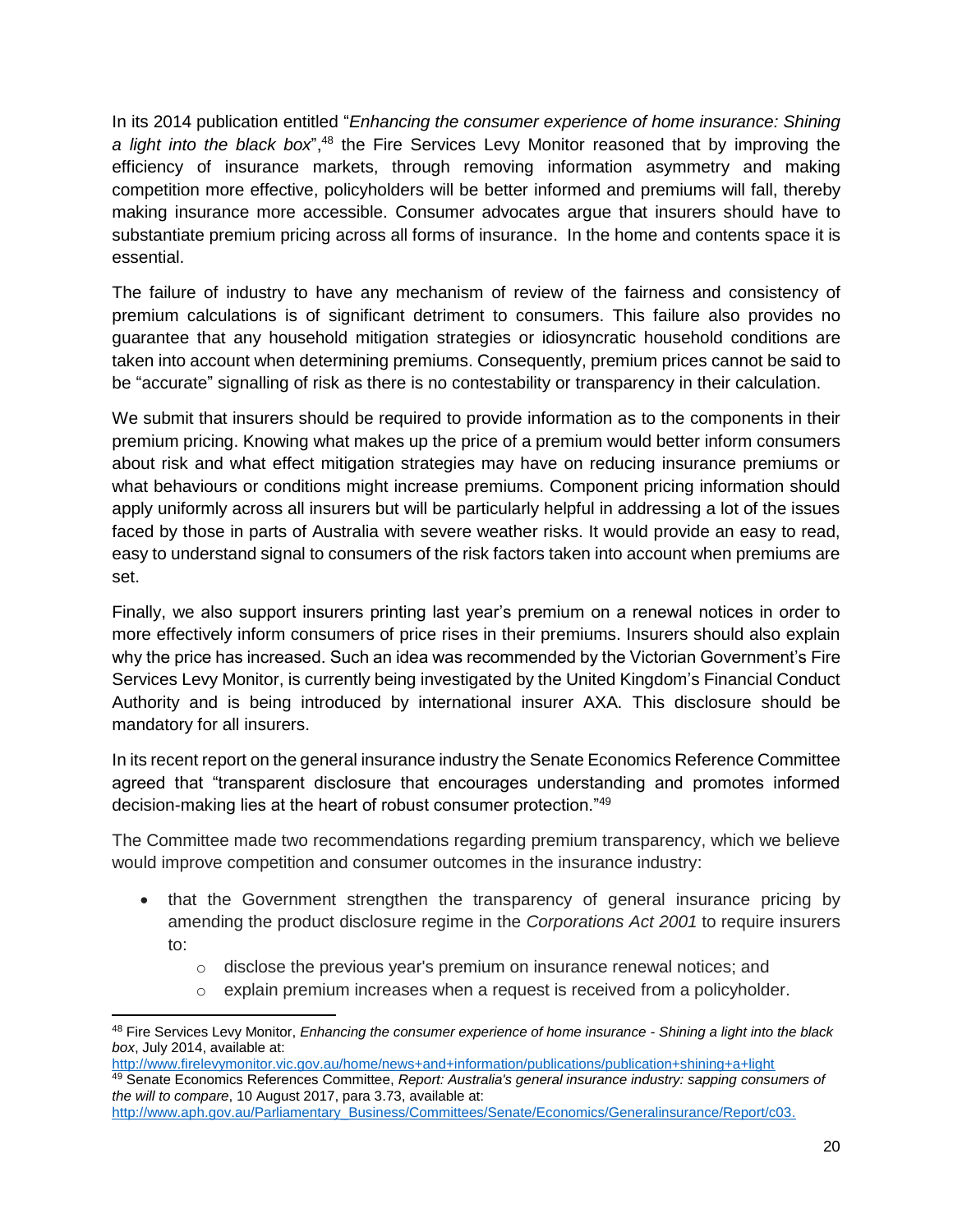• that the Government initiate a review of component pricing to establish a framework for amending the *Corporations Act 2001* to provide component pricing of premiums to policyholders upon them taking out or renewing an insurance policy, as well as an assessment of the benefits and risks to making such a change.<sup>50</sup>

**Recommendation 17:** Insurers be required to provide information as to the components in their premium pricing.

**Recommendation 18:** The Government implement recommendations by the Senate Economics References Committee inquiry into Australia's general insurance industry regarding premium transparency.

### <span id="page-20-0"></span>Comparison websites

The costs and benefits associated with insurance comparison websites have been thoroughly debated over recent years. The benefits are generally thought to be lower insurance costs for consumers (prices driven down by fierce online competition), better transparency in the insurance market (it's easy to see what everyone has on offer) and a more streamlined consumer process for finding insurance products.

However, there are also a great number of costs associated with these types of aggregator websites. In general, comparison websites provide only a very simplistic and often inaccurate overview of different insurance policies and tend to reduce the complex insurance purchasing decision to one based on price alone—disregarding differences in policy cover, product options and claims service capabilities. The scope of cover, product options and claims experience vary greatly across the industry and using a comparison website can fail to take these factors into account and carry some hidden catches.

We are mostly concerned that the type of competition encouraged by price comparison websites, which oversimplify the consumer's options and magnify an existing bias towards choosing on price alone, will facilitate a race to the bottom on coverage, as insurers with superior cover and claims handling services are outcompeted by cheaper and inferior offerings.

We do not believe that comparison websites increase transparency in insurance markets. 'Free' comparison sites can earn commissions from insurers. These commissions can make up a big portion of a consumer's total insurance premium. Additionally, some comparison sites are misleading about how much of the market they compare and some sites are actually owned by the insurance companies they're supposedly comparing.<sup>51</sup>

l <sup>50</sup> Ibid.

<sup>51</sup> CHOICE, Jodi Bird*, Insurance Comparison Sites*, 19th August 2014. [https://www.choice.com.au/money/insurance/insurance-advice/articles/insurance-comparison-sites.](https://www.choice.com.au/money/insurance/insurance-advice/articles/insurance-comparison-sites)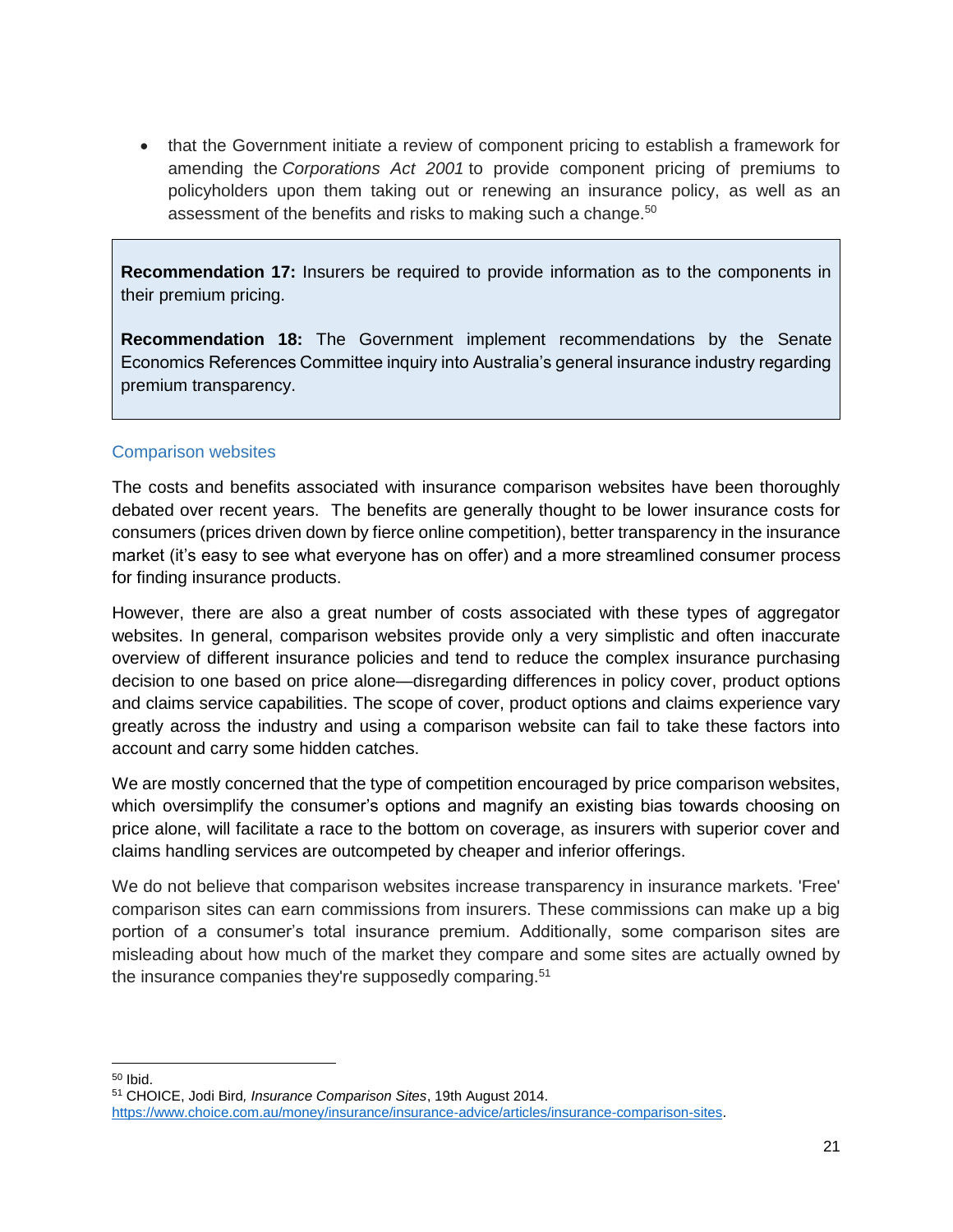There has been lots of consumer research done on the relatively recent influx of price comparison websites (**PCWs**) in the United Kingdom.<sup>52</sup> Various reports have discussed the risks and benefits of PCWs for consumers but there is not much evidence that insurance cover costs have gone down.

There is some evidence that PCWs in the United Kingdom did lower insurance costs at first by causing fierce competition,<sup>53</sup> but new research by David Ronayne of Warwick University argues "that consumers often lose out from comparison sites. They earn a commission for each shopper who uses them to buy insurance. That referral cost is incorporated into the price the consumer ends up paying. If the increased costs outweigh the saving the comparison enables, consumers end up worse off." <sup>54</sup>

Insurance policies are complex financial products that do not always lend themselves to easy comparison. Different policies might not only include different levels and types of cover, they might have completely different definitions for the same terms. Unfortunately, instead of giving consumers the opportunity to learn more about different policies, consumer research has found that presentation of insurance information in a clear and simple way 'framed' the process as a simple and straightforward task of comparing products that were largely the same.<sup>55</sup>

The Committee final report<sup>56</sup> acknowledged the strong concerns raised regarding any proposal to establish an independent comparison service for home, strata and car insurance in Australia; in particular, the risk that such a service could lead to consumers focusing on product price rather than value.  $57$ 

We do not support the creation of an independent comparison service for insurance due to all the risks described above. However, should the Productivity Commission recommend the creation of an independent insurance comparison service, it should include the following:

- As much as possible, a comparison website should prompt consumers to consider their individual risk and encourage them to compare policy features, not just premium price.
- A comparison website should not be a mechanism to arrange or purchase insurance, but the information does need to be current and up to date to reflect changes in policy wordings.

<sup>53</sup> George Maher et. al. *Why aren't we making money,* 2011, available at: [https://www.towerswatson.com/en-](https://www.towerswatson.com/en-GB/Insights/IC-Types/Survey-Research-Results/2011/02/Why-arent-we-making-money)[GB/Insights/IC-Types/Survey-Research-Results/2011/02/Why-arent-we-making-money.](https://www.towerswatson.com/en-GB/Insights/IC-Types/Survey-Research-Results/2011/02/Why-arent-we-making-money)

 $\overline{\phantom{a}}$ <sup>52</sup> Financial Conduct Authority, *Price comparison website: Consumer market research*, June 2014, available at: [https://www.fca.org.uk/publication/research/price-comparison-website-consumer-research.pdf;](https://www.fca.org.uk/publication/research/price-comparison-website-consumer-research.pdf) David Ronayne, Warwick Economics Research Paper Series, *Price Comparison Websites*, October 2015, available at: [http://www2.warwick.ac.uk/fac/soc/economics/research/workingpapers/2015/twerp\\_1056b\\_ronayne.pdf;](http://www2.warwick.ac.uk/fac/soc/economics/research/workingpapers/2015/twerp_1056b_ronayne.pdf) UKRN, Research into Price comparison websites, September 2016, available at: [http://www.ukrn.org.uk/wp](http://www.ukrn.org.uk/wp-content/uploads/2016/09/201609027-UKRN-PCWs-Report.pdf)[content/uploads/2016/09/201609027-UKRN-PCWs-Report.pdf](http://www.ukrn.org.uk/wp-content/uploads/2016/09/201609027-UKRN-PCWs-Report.pdf) 

<sup>54</sup> David Ronayne, Warwick Economics Research Paper Series, *Price Comparison Websites*, October 2015, available at[: http://www2.warwick.ac.uk/fac/soc/economics/research/workingpapers/2015/twerp\\_1056b\\_ronayne.pdf.](http://www2.warwick.ac.uk/fac/soc/economics/research/workingpapers/2015/twerp_1056b_ronayne.pdf)

<sup>55</sup> Financial Conduct Authority, *Price comparison website: Consumer market research*, June 2014, available at: [https://www.fca.org.uk/publication/research/price-comparison-website-consumer-research.pdf.](https://www.fca.org.uk/publication/research/price-comparison-website-consumer-research.pdf)

<sup>56</sup> Senate Economics References Committee, *Report: Australia's general insurance industry: sapping consumers of the will to compare*, 10 August 2017, available at:

[http://www.aph.gov.au/Parliamentary\\_Business/Committees/Senate/Economics/Generalinsurance/Report.](http://www.aph.gov.au/Parliamentary_Business/Committees/Senate/Economics/Generalinsurance/Report)  $\overline{57}$  Ibid, para 4.94.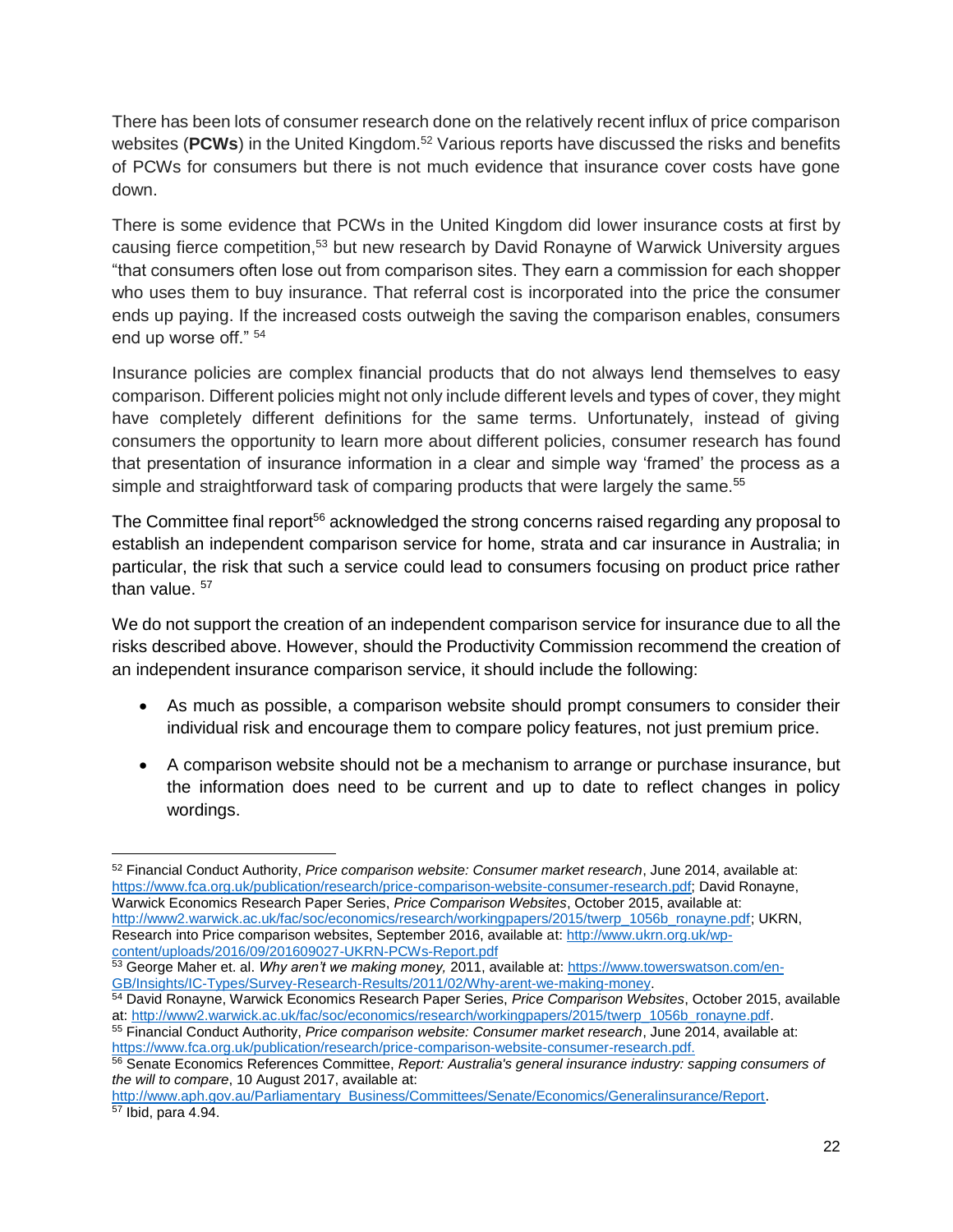- Generated quotes should be able to be "saved" and any personal information that has been entered by a consumer should be secure and confidential.
- Any comparison website should have accessible links to the most recent full Product Disclosure Statement wording.

**Recommendation 19:** The Inquiry acknowledge the limitations of comparison services for insurance.

# <span id="page-22-0"></span>6. Consumer credit

### <span id="page-22-1"></span>Credit cards

We have seen a wholesale failure of price competition in the credit card market. Credit card interest rates have been unresponsive to reductions in the cash rate. Analysis conducted by Treasury in 2015 showed that effective spreads earned by credit card providers have actually increased over the past decade. Instead, we see credit card providers competing over the generosity of balance transfer offers, interest free periods and rewards programs.<sup>58</sup>

The RBA has confirmed that interest rates on credit cards have continued to increase relative to the cash rate in recent years. Since the global financial crisis, we have seen the average spread between bank funding costs and effective credit card interest rates increase from 6.7% to 8.7%.<sup>59</sup> Other industry data also suggests that competition is failing to ensure consumers are only paying efficient costs: credit cards are a gold mine for banks, with the estimated return on equity for a residential mortgage at 24.25%, while the return on equity for credit card loans is 40.25%.<sup>60</sup>

Instead, competition focuses on influencing cardholders' behaviours via reward points and loyalty schemes. These are typically funded by increasing interest rates and default fees, along with interchange fees, the costs of which are often passed on to merchants through higher service fees.<sup>61</sup> Credit card providers have cleverly designed their products to take advantage of our inherent biases, which see most people optimistically believing at the time they apply for a card that they will always pay off the balance in full. This is known as the 'over-confidence' bias, which we flagged on page 6 above. Complexity is used to bamboozle, and teaser offers used distract us from the true cost of our credit cards.

There is also significant concentration of credit card market with the major four banks. The Australian credit card market features around 100 credit card brands offering over 250 products. However, banks provide approximately 88 per cent of credit cards on issue in Australia, and account for approximately 81 per cent of balances outstanding. The four majors alone account

 $\overline{\phantom{a}}$ <sup>58</sup> The Treasury, *Credit Card Interest Rates Briefing Paper*, 2015, previously available at:

[http://www.treasury.gov.au/~/media/Treasury/Consultations%20and%20Reviews/Consultations/2016/Credit%20card](http://www.treasury.gov.au/~/media/Treasury/Consultations%20and%20Reviews/Consultations/2016/Credit%20card%20reforms/Key%20Documents/PDF/Credit_card_reforms_CP.ashx) [%20reforms/Key%20Documents/PDF/Credit\\_card\\_reforms\\_CP.ashx.](http://www.treasury.gov.au/~/media/Treasury/Consultations%20and%20Reviews/Consultations/2016/Credit%20card%20reforms/Key%20Documents/PDF/Credit_card_reforms_CP.ashx)

 $\overline{59}$  Ibid.

 $60$  Ibid.

<sup>61</sup> Reserve Bank of Australia, *Submission to the Financial System Inquiry,* March 2014.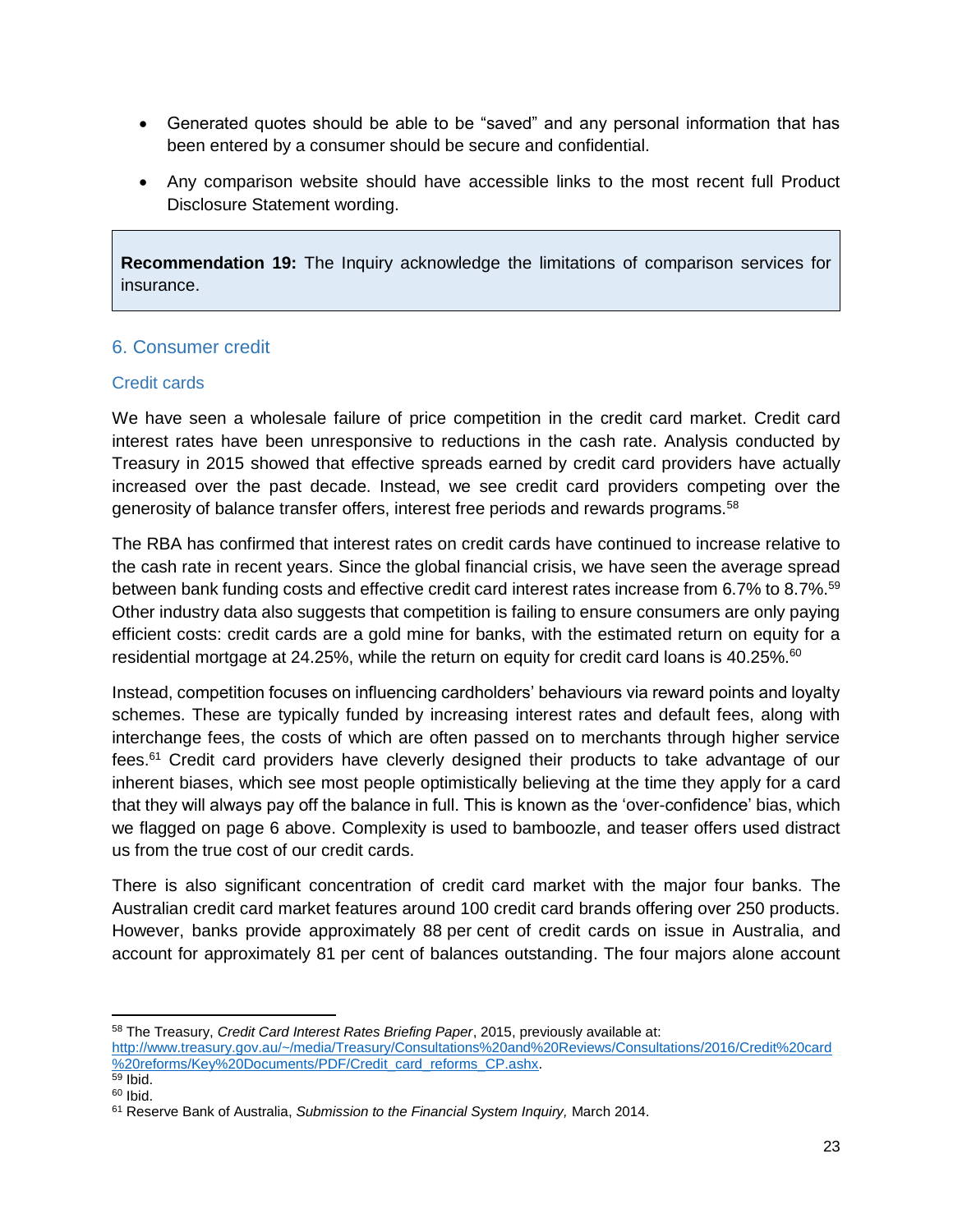for about 68 per cent of balances outstanding,  $62$  and are failing to compete on price, despite the cost for providing credit actually reducing.

Below we make some suggestions aimed at improving the effectiveness of competition in the credit card market.

### *Recurring direct debits*

Cardholders face a number of barriers if they wish to switch credit cards. One of the most significant barriers to switching is cancelling recurring direct debit transactions that are set up from a consumer's credit card.

Problems can arise when a merchant does not act on an instruction to cancel a regular payment. These problems can also arise when a consumer closes their credit card account but does not arrange with third party merchants to cancel regular payments. This approach can be contrasted with direct debits on transaction accounts, where it is the bank's obligation to process a consumer's instruction to cancel direct debit requests.

We submit that there should be no difference in treatment between credit card accounts and other accounts under the Banking Code. In our view, a consumer should be able to instruct their bank to cancel a credit recurring payment authority, as they can with a transaction account direct debit authority.

#### *Cancelling credit cards*

We support recent proposed reforms that would oblige credit card providers to allow consumers to make requests to cancel credit cards and reduce credit limits online. Implementing this reform would give people more control over their credit card spending, and make switching credit card providers easier.

While we are supportive of the reforms outlined in the draft exposure legislation, we have suggested a number of technical amendments that would avoid credit card providers exploiting potential loopholes. For further information about our suggested amendments, please see our submission in response to the exposure draft legislation.<sup>63</sup>

#### *Marketing practices*

As set out above, lenders generally compete by offering interest-free periods, 'free' balance transfers or member reward schemes to attract borrowers. Our main concern is that these offers are "teasers", in that they hide the true cost of the card. This includes the high interest rates for new purchases (often exceeding 20 percent) and significant fees. Even if zero percent applies to new purchases during the introductory period, this effectively provides consumers with an incentive to spend excessively during the period as it appears to be "free" money.

l <sup>62</sup> Senate Standing Committee on Economics, *Final Report: Matters relating to credit card interest rates*, 2015, available at:

[http://www.aph.gov.au/Parliamentary\\_Business/Committees/Senate/Economics/Credit\\_Card\\_Interest/Report/c02.](http://www.aph.gov.au/Parliamentary_Business/Committees/Senate/Economics/Credit_Card_Interest/Report/c02) <sup>63</sup> Consumer Action Law Centre, *Submission: Credit card reform exposure draft legislation*, August 2017, available at: [http://policy.consumeraction.org.au/2017/08/23/submission-credit-card-reform-exposure-draft-legislation/.](http://policy.consumeraction.org.au/2017/08/23/submission-credit-card-reform-exposure-draft-legislation/)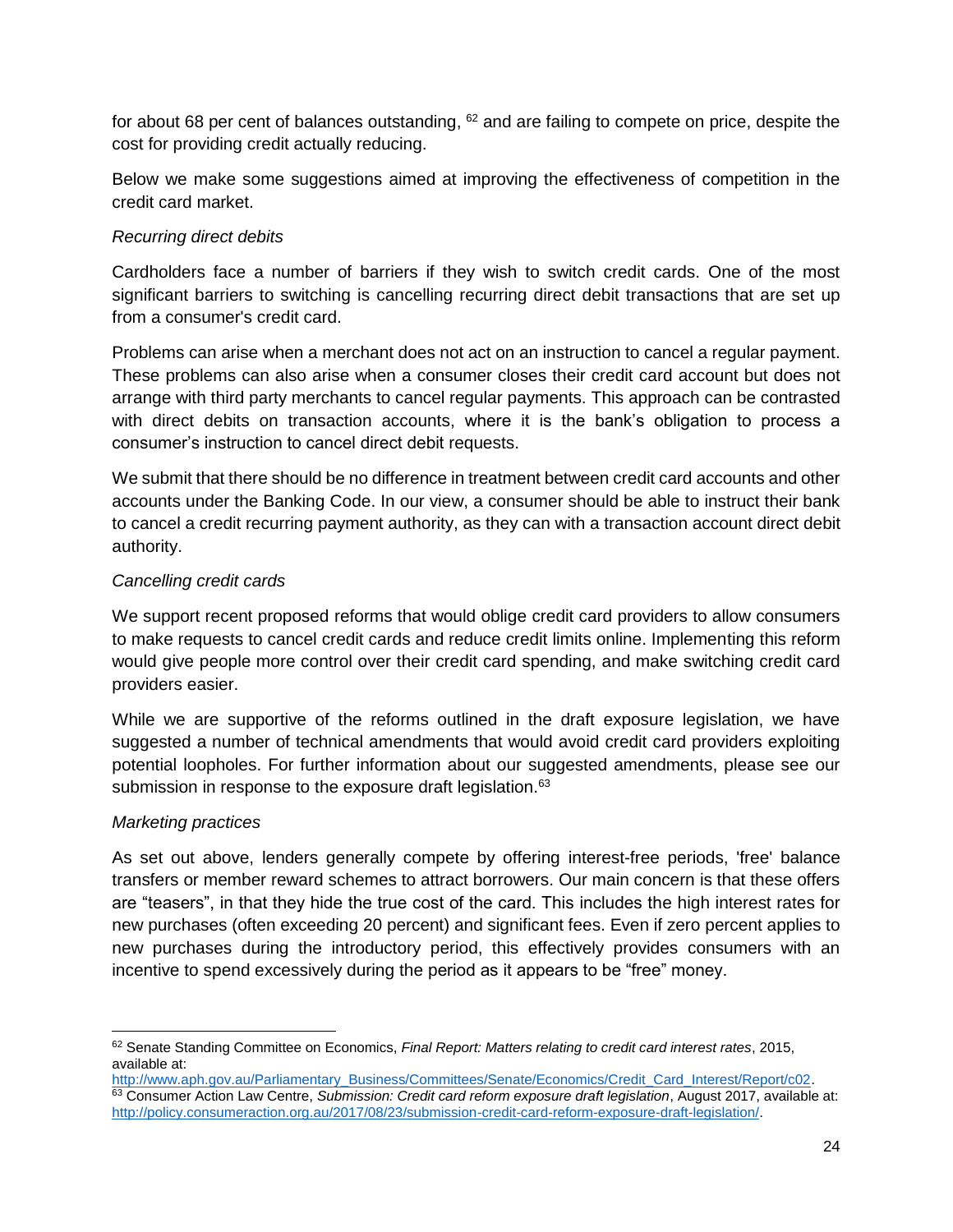Credit card lenders 'bundle' these complex pricing structures in their marketing and product information, which makes the overall costs difficult for the average consumer to understand.<sup>64</sup> Potential borrowers may also fall prey to superficially appealing but poor value offers, such as rewards points.<sup>65</sup>

People with significant credit card debt, or 'revolvers', typically take up these 'teaser' offers. However, most never actually realise the advertised benefits and are tempted to overspend under the illusion that this is 'free' money. We recommend that teaser 'free' balance transfer offers be a minimum of two years. However, to help ensure that consumers will not be tempted to overcommit themselves during the extended 'teaser' period, we recommend that credit card companies be required to set the minimum repayment amount on the basis that the consumer will repay the transferred balance within the period. In the alternative, there should be restrictions on using the card for new purchases until the transferred debt is repaid.

These reforms would make it less likely that credit card providers will exploit consumers' behavioural biases and actually compete on price and suitability, rather than poor value 'teaser' offers.

# *Bundling*

It is common for credit cards to be bundled with other credit products, particularly home loans. This raises not only responsible lending issues, but also competition concerns. Consumers are often offered 'discounts' on their home loan interest rates if they sign up to a linked credit card account. Credit cards and other loan accounts can also be bundled with transaction accounts, limiting choice and making it more difficult to switch providers. The RBA has previously raised concerns about the impact of bundling on competition, saying that 'the 'bundling' of financial services has increased the difficulty that many people face when switching institutions.<sup>766</sup> Often people are hesitant to switch banks due to the perceived convenience of having a number of products bundled with one provider.

We urge the Inquiry to consider the appropriateness of bundling of credit and financial products.

**Recommendation 20:** Consumers be able to instruct their bank to cancel a credit recurring payment authority, as they can with a transaction account direct debit authority.

**Recommendation 21:** Implement proposed reforms to allow consumers to make requests to cancel credit cards and reduce credit limits online, subject to the amendments recommended in our submission to Treasury on the exposure draft legislation.

**Recommendation 22:** Teaser 'free' balance transfer offers be a minimum of two years.

 $\overline{a}$ <sup>64</sup> Paul Ali et al, *Consumer credit reform and behavioural economics: Regulating Australia's credit card industry*, 2012, available at[: http://law.unimelb.edu.au/\\_\\_data/assets/pdf\\_file/0010/1709596/33-](http://law.unimelb.edu.au/__data/assets/pdf_file/0010/1709596/33-Consumer_Credit_Reform_and_Behavioural_Economics-_Regulating_Australias_Credit_Card_Industry1.pdf)

[Consumer\\_Credit\\_Reform\\_and\\_Behavioural\\_Economics-\\_Regulating\\_Australias\\_Credit\\_Card\\_Industry1.pdf.](http://law.unimelb.edu.au/__data/assets/pdf_file/0010/1709596/33-Consumer_Credit_Reform_and_Behavioural_Economics-_Regulating_Australias_Credit_Card_Industry1.pdf)  $65$  Ibid, para. 40.

<sup>&</sup>lt;sup>66</sup> Reserve Bank of Australia, Submission: Inquiry into competition in banking and non-banking sector, 2008, available at[: https://www.rba.gov.au/publications/submissions/financial-sector/inquiry-competition-in-banking-and-non-banking](https://www.rba.gov.au/publications/submissions/financial-sector/inquiry-competition-in-banking-and-non-banking-sector/pdf/inquiry-competition-in-banking-and-non-banking-sector.pdf)[sector/pdf/inquiry-competition-in-banking-and-non-banking-sector.pdf.](https://www.rba.gov.au/publications/submissions/financial-sector/inquiry-competition-in-banking-and-non-banking-sector/pdf/inquiry-competition-in-banking-and-non-banking-sector.pdf)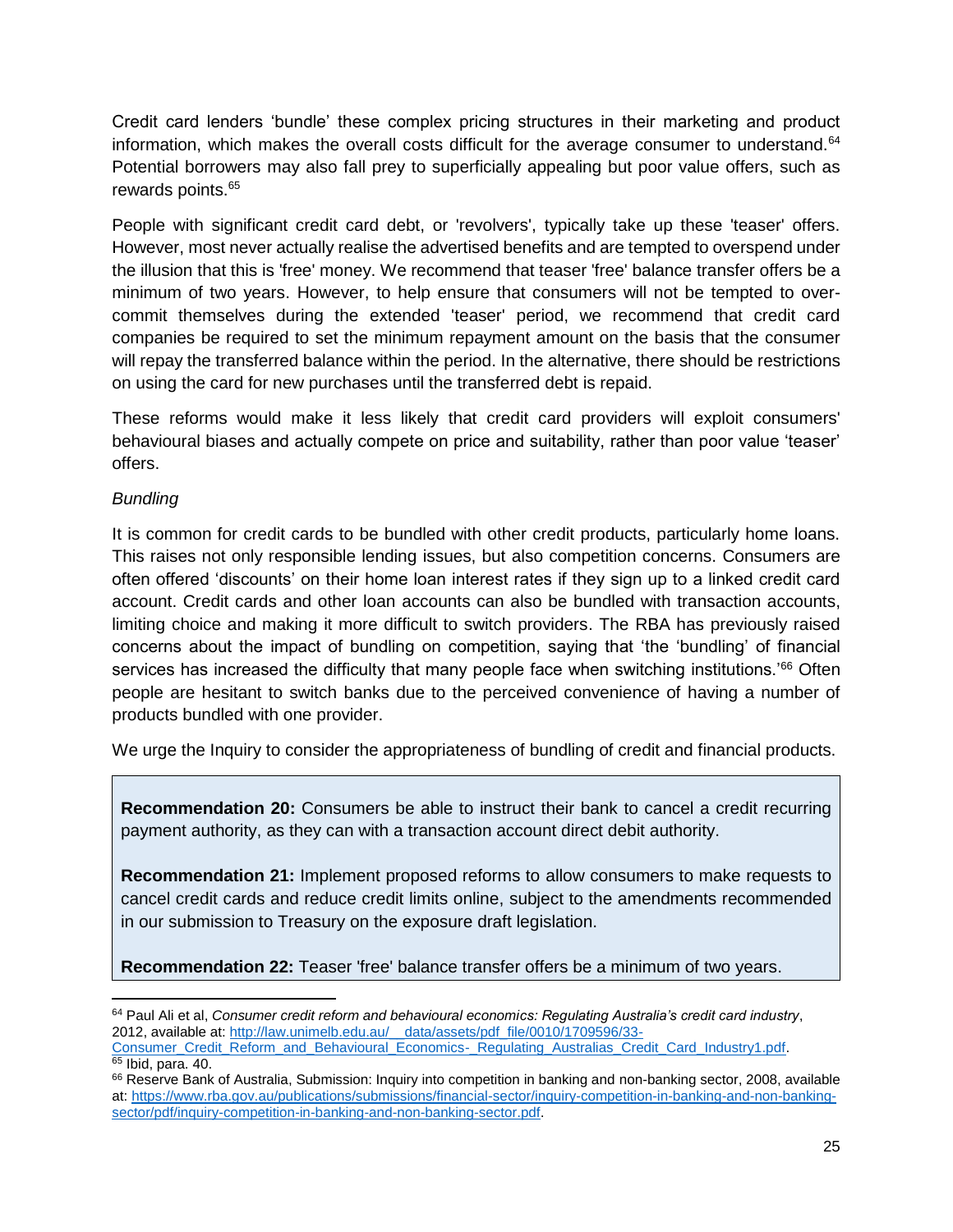**Recommendation 23:** Credit card companies be required to set the minimum repayment amount on the basis that the consumer will repay the transferred balance within the teaser period. In the alternative, there be restrictions on using the card for new purchases until the transferred debt is repaid.

**Recommendation 24:** The Inquiry consider the impact of 'bundling' on consumer choice and competition.

#### <span id="page-25-0"></span>Payday loans and consumer leases

 $\overline{\phantom{a}}$ 

High-cost credit providers, such as payday lenders and consumer lease providers, consistently compete on access to credit rather than price. Competition has failed in this market, and has caused harm to our most vulnerable and disadvantaged community members.

Payday loans are loans of up to \$2,000 for a period of 16 days to 12 months. These loans attract comparison interest rates of between 407.6% and 112.1%.<sup>67</sup> The vast majority of payday lenders charge the maximum amount permitted by legislation, indicating that price competition does not work in this market.<sup>68</sup> For a borrower already struggling to make ends meet, repayment of these excessive fees and charges can leave the borrower with another shortfall and encourage them to return to the lender. This is a financial product that is designed to create a cycle of dependency, and is usually sought during times of desperation meaning the borrower is focused on quick access to cash rather than price or suitability. These findings are consistent with findings of the Competition and Markets Authority (**CMA**) in the United Kingdom, which found that customer demand responded weakly to prices and that competition between payday lenders on prices was largely ineffective.<sup>69</sup>

ASIC has found that competition has also failed to reduce costs in the consumer lease market. Under a consumer lease, consumers make rental payments to the lessor, usually on a fortnightly basis over a fixed term (typically between 12 and 48 months). The consumer has no contractual right or obligation to purchase the goods at the end of the lease term. Even where the fortnightly payments are relatively low, over the term of the lease consumers pay significantly more than the retail price of the goods. In ASIC's report on the cost of consumer leases for household goods, it found in one case a dryer cost a Centrelink recipient the equivalent to an interest rate of 884%. Our report *The Hidden Cost of Rent to Own* also found consumer leases cost at least twice retail price, usually three times and sometimes more.

<sup>67</sup> Comparison rate calculations completed using RiCalc software assuming maximum permitted fees and charges, and fortnightly repayments. 407.6% comparison rate calculated using a 30 day loan of \$200 with total repayments of \$248. 112.1% comparison rate calculated using a 12 month loan of \$1,000 with total repayments of \$1,680. 68 See Nimble [https://nimble.com.au/;](https://nimble.com.au/) Cash Converters [https://cashloans.cashconverters.com.au/.](https://cashloans.cashconverters.com.au/)

<sup>69</sup> Competition and Markets Authority, *Payday lending market investigation*, 24 February 2015, para 35-37, available at[: https://assets.digital.cabinet-](https://assets.digital.cabinet-office.gov.uk/media/54ebb03bed915d0cf7000014/Payday_investigation_Final_report.pdf)

[office.gov.uk/media/54ebb03bed915d0cf7000014/Payday\\_investigation\\_Final\\_report.pdf;](https://assets.digital.cabinet-office.gov.uk/media/54ebb03bed915d0cf7000014/Payday_investigation_Final_report.pdf) and Financial Conduct Authority, *High-cost credit including review of the high-cost short-term credit price cap*, July 2017, p. 23, available at: [https://www.fca.org.uk/publication/feedback/fs17-02.pdf.](https://www.fca.org.uk/publication/feedback/fs17-02.pdf)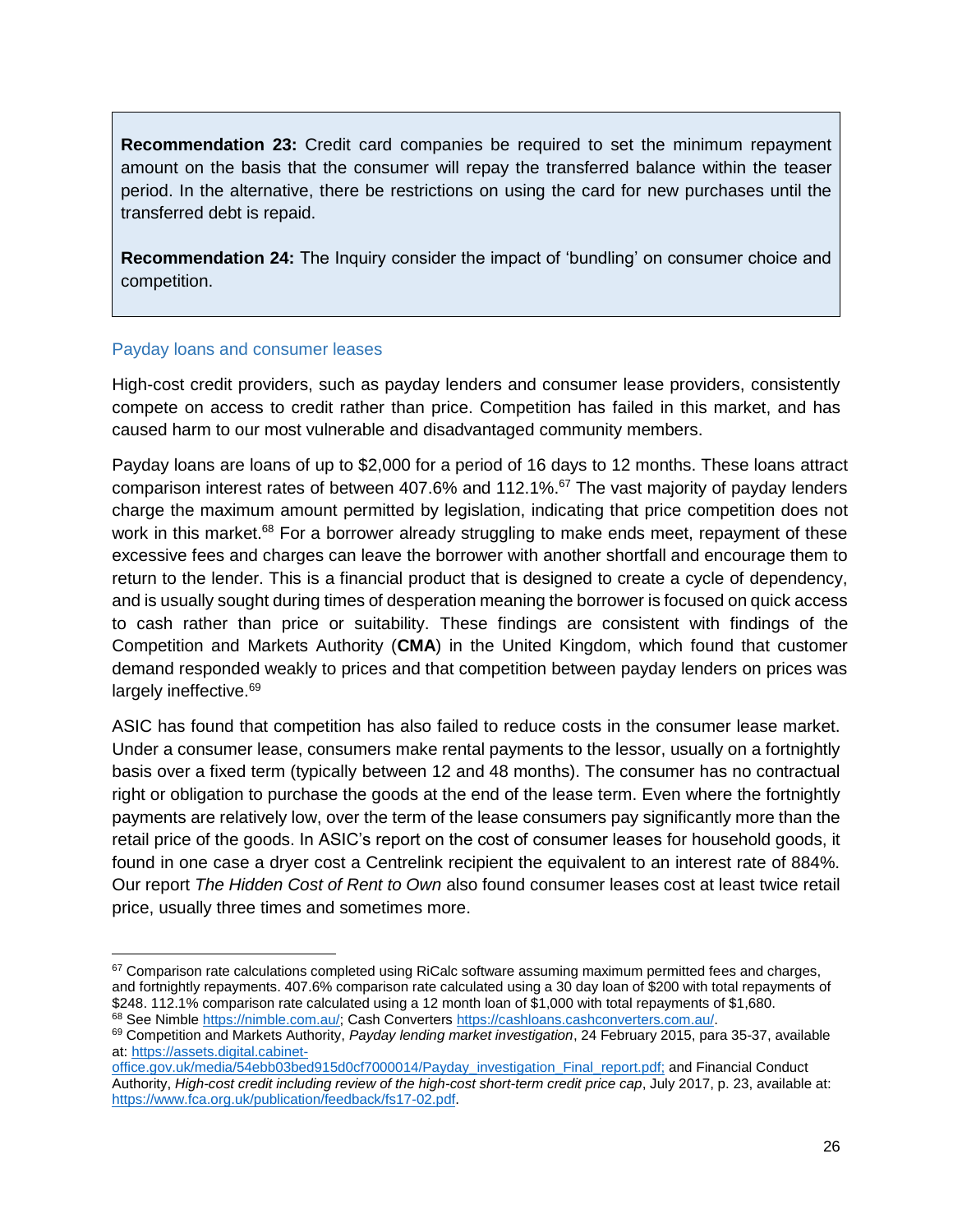ASIC's report found that different lessors charged significantly different amounts for the same goods, and the same lessor would charge significantly different amounts for the same goods for different customer segments. In both instances, the consumers more likely to pay the higher amounts were Centrelink recipients, despite having lower incomes and being more financially vulnerable.

The cost of a consumer lease is usually expressed as a low 'per week' amount, but no lease providers that we are aware of properly disclose the full cost of making many years of payments in advertisements. Credit providers, by comparison, would be required to indicate an interest rate and comparison rate if they made the same representations about 'per week' price. Failure to explain total cost leads consumers to enter overpriced contracts they would otherwise avoid, and limits price competition between lease providers.

The current regulatory regime gives payday lenders and consumer lease providers an unfair competitive advantage over other lenders. Most other lenders that provide credit above \$5,000<sup>70</sup> are required to abide by the 48% cost cap, but payday lenders are able to charge comparative interest rates up to 10 times this figure.<sup>71</sup> Consumer lease providers are subject to no price caps whatsoever.<sup>72</sup>

Research in the United States indicates that a state's limit on interest rates is the key factor driving loan pricing. The four largest payday lenders in the United States charge similar prices within a given state, with rates set at or near the maximum allowed by law. In states with higher or no interest rate limits, the same companies charge comparable borrowers far more, for essentially the same small-loan product.<sup>73</sup> In short, policy makers cannot expect competition to drive prices down in this market. Government intervention is required if costs to consumers in this market are to be lowered.

**Recommendation 25:** The Government implement the recommendations of the Small Amount Credit Contract Review panel, including cost caps on repayments for payday loans and consumer leases of 10% of net monthly income.

**Recommendation 26:** The Government consider additional reforms, particularly in relation to affordability, to reduce costs to consumers in the payday loan and consumer lease market.

 $\overline{\phantom{a}}$ <sup>70</sup> ADIs are not subject to the 48% cost cap.

<sup>&</sup>lt;sup>71</sup> The Government accepted recommendations by the SACC Review Panel to limit payday loan repayments to 10% of net income: [http://kmo.ministers.treasury.gov.au/media-release/105-2016/.](http://kmo.ministers.treasury.gov.au/media-release/105-2016/)

<sup>&</sup>lt;sup>72</sup> The Government accepted recommendations by the SACC Review Panel to limit consumer lease repayments to the base price of the good plus 4%, with an overall cost cap of 10% of net income: [http://kmo.ministers.treasury.gov.au/media-release/105-2016/.](http://kmo.ministers.treasury.gov.au/media-release/105-2016/)

<sup>73</sup> The Pew Charitable Trusts, *How state rate limits affect payday loan prices*, April 2014, available at: [http://www.pewtrusts.org/~/media/legacy/uploadedfiles/pcs/content](http://www.pewtrusts.org/~/media/legacy/uploadedfiles/pcs/content-level_pages/fact_sheets/stateratelimitsfactsheetpdf.pdf)[level\\_pages/fact\\_sheets/stateratelimitsfactsheetpdf.pdf.](http://www.pewtrusts.org/~/media/legacy/uploadedfiles/pcs/content-level_pages/fact_sheets/stateratelimitsfactsheetpdf.pdf)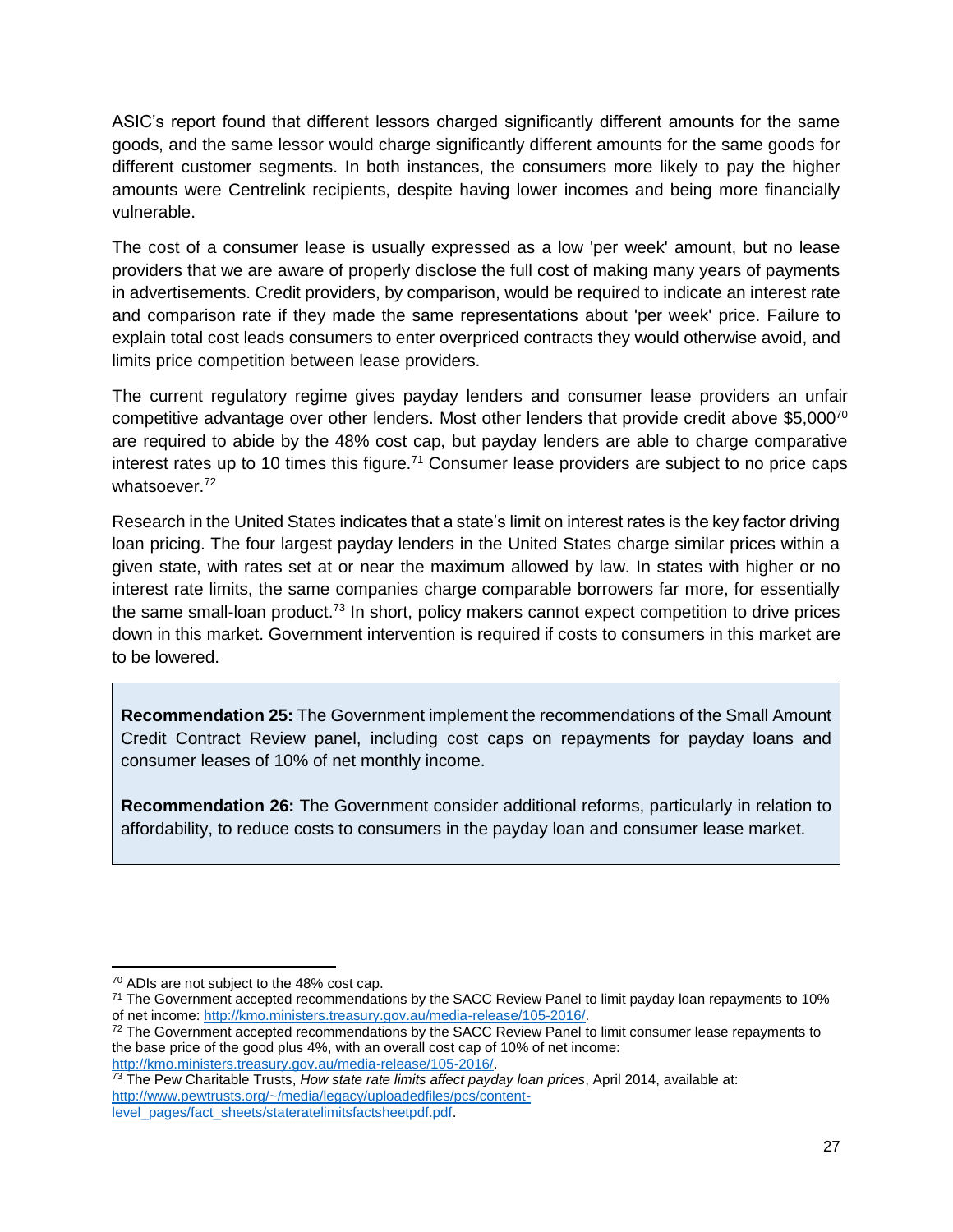### <span id="page-27-0"></span>7. 'Advice' services

Given the complexity of Australia's financial system, it is no surprise that consumers making decisions are often by strongly influenced by what others tell them, especially if these people appear to be knowledgeable or trustworthy. Our susceptibility to the influence of others is an inherent behavioural bias that 'professional' advisers often take advantage of. According to Professor Amelia Fletcher, consumers may also actively seek to avoid conflict, for example, by agreeing to purchase add-ons from pushy sales staff, or by not switching where to do so would involve contacting the current supplier.<sup>74</sup>

Good quality advice from advisers can help consumers to navigate complex financial decisions, particularly when there are multiple products on offer. However, poor advice can lead to disastrous consumer outcomes. Too often we have seen consumers led down the garden path to unsuitable products that only benefit the adviser.

#### <span id="page-27-1"></span>Conflicted remuneration

 $\overline{\phantom{a}}$ 

Remuneration structures play a critical role in affecting the quality of advice provided to consumers. Commission payments in particular incentivise advisers to prioritise the interests of product suppliers over their clients. They have been linked time and time again to poor consumer outcomes. Commissions also obscure the true cost of advice, shielding them from competition and almost certainly keeping the price of advice inefficiently high.

On commissions, we have seen the bundling of useless add-on products, like consumer credit insurance, having a significant detrimental impact on consumer outcomes and competitiveness. This is evidenced not only by our clients' experiences but endemically low claims ratios for these products. Purchase of insurance is secondary to purchase of a loan, and there can be reverse competition between insurers competing for access to the lending sales channel. More information about commissions, claims ratios and consumer detriment in insurance is outlined in Section 5 of this submission.

The obstacle to commission-free advice in financial services and credit has nothing to do with consumer preferences or a reluctance of consumers to pay for advice. The only obstacle is an ingrained culture of advisers that refuse to believe they can survive without commissions.

While the recent Sedgwick Review of Retail Banking Remuneration<sup>75</sup> proposed some promising reforms, particularly the removal of variable reward payments and campaign-related incentives which are directly linked to sales or achievement of sales target, it is not yet entirely clear how these changes will be implemented effectively. We welcome efforts by the banking industry to report publicly on their achievement of these changes, but we encourage additional independent oversight to improve confidence in the abolition of conflicted remuneration. We are also concerned that, pursuant to the Sedgwick recommendations, financial measures will still be included in an overall 'scorecard' relating to remuneration—the concern is that financial measures

<sup>74</sup> Professor Amelia Fletcher, Centre for Competition Policy, *The Role of Demand-Side Remedies in Driving Effective Competition: A Review for Which?,* 7 November 2016.

<sup>75</sup> Stephen Sedgwick AO, *Retail Banking Remuneration Review Report,* 19 April 2017, available at: [http://retailbankingremreview.com.au/wp-content/uploads/2017/04/FINAL\\_Rem-Review-Report.pdf](http://retailbankingremreview.com.au/wp-content/uploads/2017/04/FINAL_Rem-Review-Report.pdf)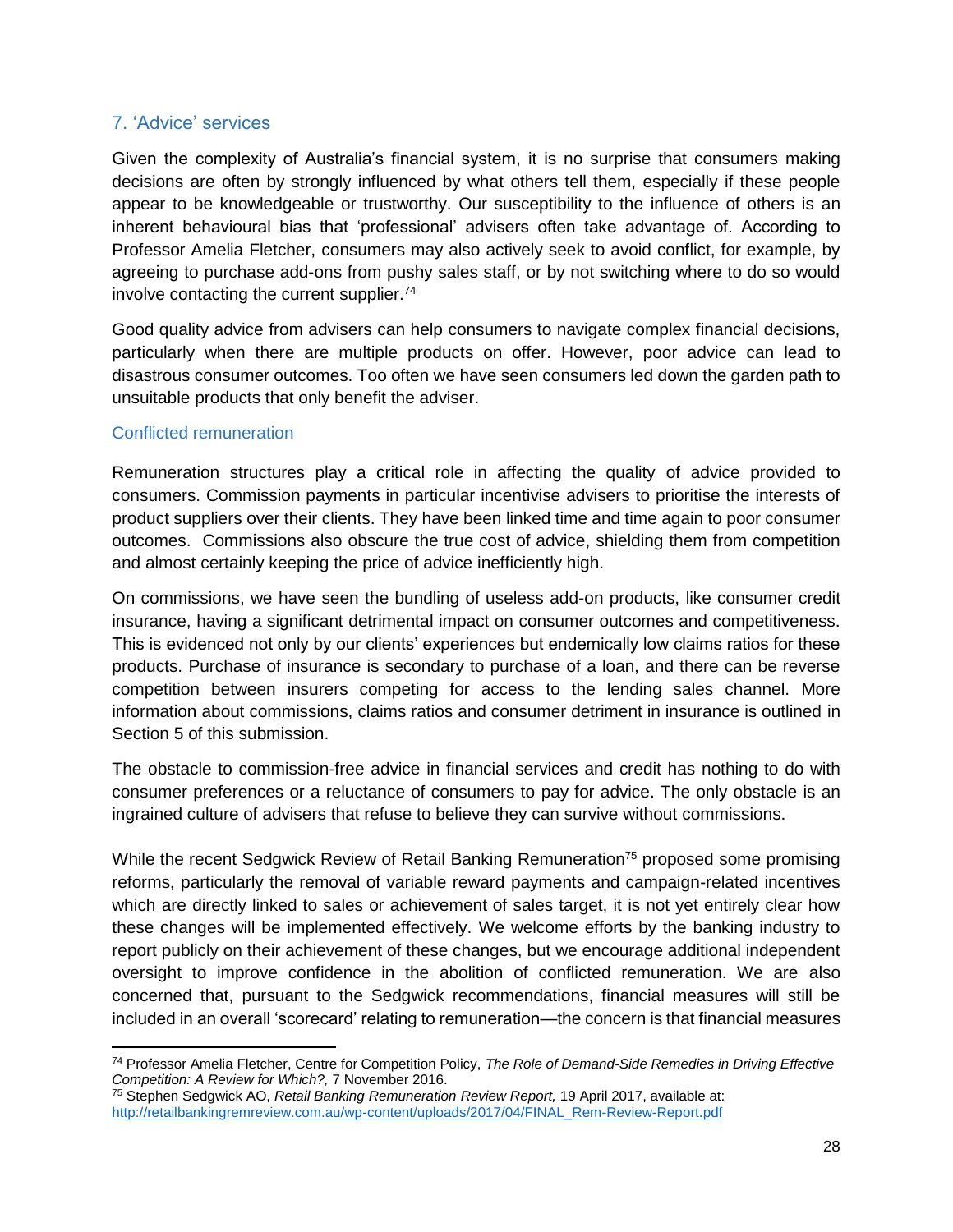will become dominant in the implementation of these scorecards because they involve objective measures compared to more subjective measures of performance.

We also don't believe the industry has sufficiently grappled with other drivers of poor conduct beyond financial incentives and remuneration, for example, the role of staff leaderboards and career progression opportunities that result from meeting sales targets. While the Sedgwick review recommended that 'each bank formally examine its workplace culture and institute formal processes to redress any conscious and unconscious bias towards sales in preference to ethical behaviour and customer service', we encourage the Commission to inquire into the practices of banks in this regard.

**Recommendation 27:** The Inquiry consider the impact of conflicted remuneration, including commissions, on competitiveness in Australia's financial system.

**Recommendation 28:** The Commission inquire into banks' workplace culture and processes to redress any conscious or unconscious bias towards sales in preference to ethical behaviour and customer service.

### <span id="page-28-0"></span>Mortgage broking

We have also seen commissions in mortgage broking lead to poor consumer outcomes. While mortgage brokers argue that they aid competition by helping consumers to find the best deal on the market, the reality is that mortgage brokers are under no obligation to act in the best interests of their clients or find them the best deal. Instead, they are simply obliged to recommend loans that are 'not unsuitable'. At present, brokers do not get their clients better priced loans and on average send 80% of loans to just four preferred lenders.<sup>76</sup>

ASIC's recent review into mortgage broker remuneration concluded that the standard model of upfront and trail commissions for mortgage brokers creates conflicts of interest.<sup>77</sup> The report also found clear evidence of poor outcomes for broker customers. Compared to customers who borrow directly from the bank, broker customers: $78$ 

- borrow more;
- have lower property values;
- spend more of their wage on the mortgage;
- take out more interest only loans;
- have higher loan to valuation ratios; and

 $\overline{\phantom{a}}$ <sup>76</sup> Australian Securities and Investments Commission, *REP 516 Review of mortgage broker remuneration,* 16 March 2017, p.15, available at: [http://download.asic.gov.au/media/4213629/rep516-published-16-3-2017-1.pdf.](http://download.asic.gov.au/media/4213629/rep516-published-16-3-2017-1.pdf) <sup>77</sup> Ibid p. 10.

<sup>78</sup> Australian Securities and Investments Commission, *REP 516 Review of mortgage broker remuneration – what we found,* 16 March 2017, available at:

[http://download.asic.gov.au/media/4184781/mortgage\\_broker\\_review\\_what\\_we\\_found.pdf.](http://download.asic.gov.au/media/4184781/mortgage_broker_review_what_we_found.pdf)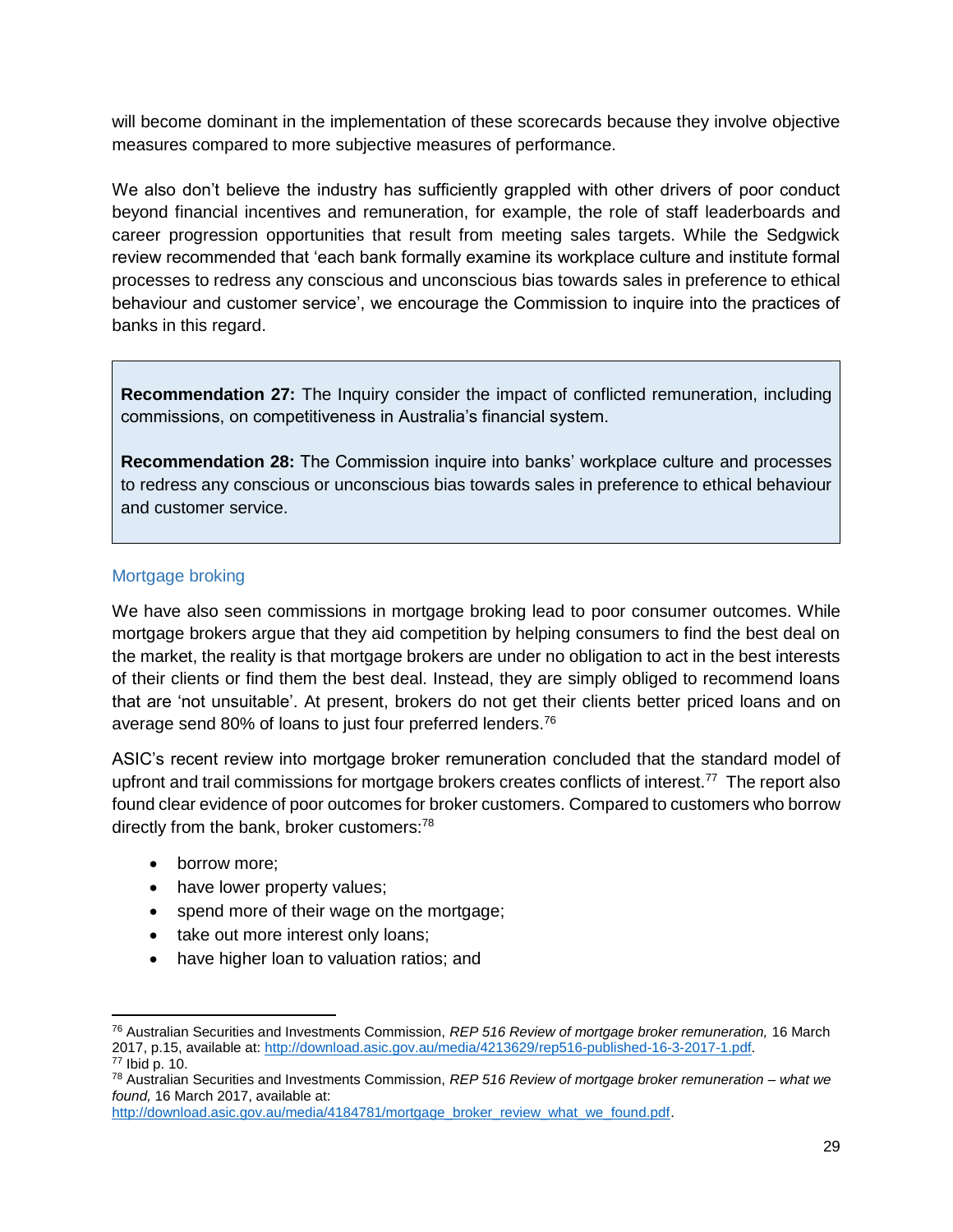• pay down the loan slower.

Consumers use brokers as guides for what is often their life's most significant financial decision buying a home. Getting a poor loan, even if customers can afford to pay it, can have significant financial consequences, with consumers paying tens of thousands or even hundreds of thousands of dollars more over the life of a mortgage. While there is limited formal research available about the quality of recommendations that brokers are providing, the available data indicates that some brokers are not recommending good quality loans.<sup>79</sup>

Despite mortgage brokers' claims that they improve competition, we continue to see home loan interest rates rise and fall out-of-cycle with the RBA cash rate, reducing community confidence in banks and the finance sector. There is a lack of transparency when it comes to home loan pricing, which isn't helped by the hefty upfront commissions being paid to mortgage brokers—which totalled \$1.42 billion in 2015 alone.<sup>80</sup>

ASIC's recent mortgage broking report found that competition in the home loan market is affected by ownership relationships between lenders and aggregators and the ability of smaller lenders to access or remunerate brokers in the same way as larger lenders. The report noted that:

*Within consumer markets, better outcomes are usually seen where businesses compete with each other by offering the best product or service at the best possible price to the consumers, rather than competing with each other to offer better incentives to the distributors of their products.<sup>81</sup>*

Instead we have seen lenders competing by offering higher commissions to aggregators and brokers, rather than competing on the best home loan and customer service.

The high-level solutions to these problems are two-fold. First, conflicted remuneration that drives poor consumer outcomes must be addressed through an industry-wide solution with strong enforcement arrangements and sanctions for non-compliance. Second, mortgage brokers must be held to higher standards to protect consumers from harmful advice.

**Recommendation 29:** Conflicted remuneration that drives poor consumer outcomes in the mortgage broking market be addressed through an industry-wide solution with strong enforcement arrangements and sanctions for non-compliance.

**Recommendation 30:** Mortgage brokers be held to higher standards to protect consumers from harmful advice. At a minimum, mortgage brokers should be required to act in the best interests of their clients (similar to financial advisers).

[https://www.choice.com.au/money/property/buying/articles/mortgage-broker-shadow-shop.](https://www.choice.com.au/money/property/buying/articles/mortgage-broker-shadow-shop)

 $\overline{a}$ <sup>79</sup> CHOICE, *Mortgage broker investigation*, 2015, available at:

<sup>80</sup> Australian Securities and Investments Commission, *REP 516 Review of mortgage broker remuneration – what we found,* 16 March 2017, available at:

[http://download.asic.gov.au/media/4184781/mortgage\\_broker\\_review\\_what\\_we\\_found.pdf.](http://download.asic.gov.au/media/4184781/mortgage_broker_review_what_we_found.pdf)

<sup>81</sup> Australian Securities and Investments Commission, *REP 516 Review of mortgage broker remuneration,* 16 March 2017, p.17, available at: [http://download.asic.gov.au/media/4213629/rep516-published-16-3-2017-1.pdf.](http://download.asic.gov.au/media/4213629/rep516-published-16-3-2017-1.pdf)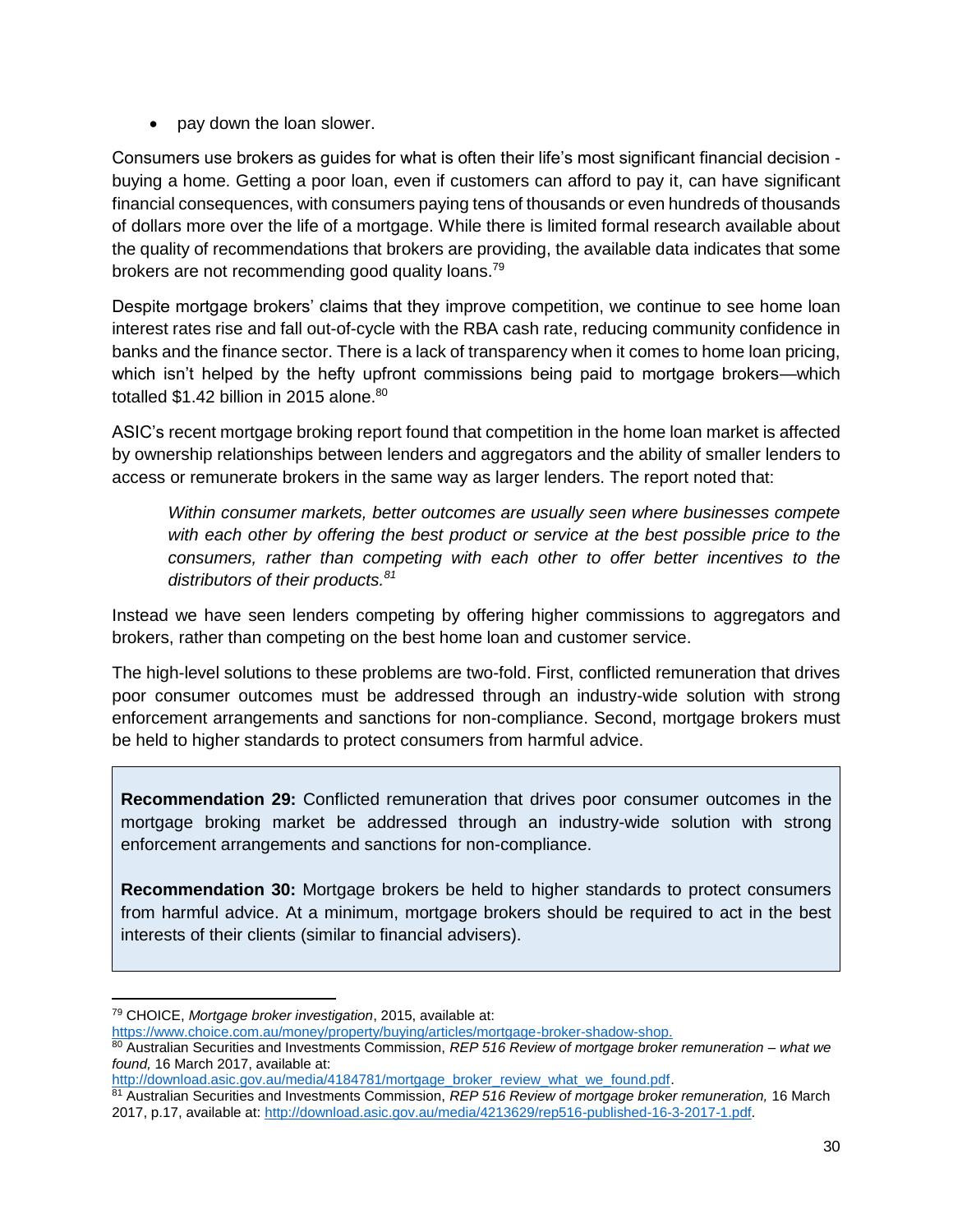### <span id="page-30-0"></span>Debt management firms

So-called debt management firms are a clear example of the exploitative behaviour that can emerge in the absence of appropriate consumer protection laws and regulation. These firms target vulnerable people in financial difficulty or concerned about their creditworthiness to sell a range of interconnected services. With few barriers to entry and 2 million Australians in high financial stress, $82$  business is booming for these companies. However, there is a growing body of evidence about the significant consumer detriment caused by these largely unregulated businesses.<sup>83</sup> Problems include:

- recommending high cost 'solutions' to debt problems that are not in the consumer's best interests, potentially leaving them in a *worse* financial position;
- high, hidden and upfront fees that leave even less money for putting food on the table or paying existing creditors, even when there is a free dispute resolution service available to the consumer;
- misleading and deceptive, unfair and predatory conduct; and
- lack of access to justice for aggrieved consumers.

The Financial Conduct Authority found that consumers are very unlikely to shop around for help with debt, and more likely to engage with the first organisation that offers the prospect of 'making the problem go away'.<sup>84</sup> Once engaged with a company, consumers are 'susceptible to influence or may make choices that are not in their best interests.<sup>85</sup> These findings are particularly concerning in the Australian context of unqualified, unregulated companies using heavy, emotional and targeted advertising to promise a 'life free from debt<sup>'86</sup> or a 'clean' credit report.

When people end up in a worse financial situation because of the conflicted and poor advice given by a debt management firm, it is often financial counsellors and community legal centres that are left to clean up the mess. Ombudsman schemes and creditors also face unnecessary costs in dealing with debt management firms. $87$  Worst of all is the impact on the consumer, who can pay thousands of dollars for little benefit. Competition on price and quality in this market is nonexistent, and demonstrates the risks of allowing unregulated new entrants into the financial system.

 $\overline{a}$ 82 The Conversation, *Two million Aussies are experiencing high financial stress*, 26 August 2016, available at: [http://theconversation.com/two-million-aussies-are-experiencing-high-financial-stress-64367.](http://theconversation.com/two-million-aussies-are-experiencing-high-financial-stress-64367)

<sup>&</sup>lt;sup>83</sup> Australian Securities and Investments Commission, *REP 465 Paying to get out of debt or clear your record: The promise of debt management firms*, January 2016, available at: [http://download.asic.gov.au/media/3515432/rep465](http://download.asic.gov.au/media/3515432/rep465-published-21-january-2016.pdf) [published-21-january-2016.pdf;](http://download.asic.gov.au/media/3515432/rep465-published-21-january-2016.pdf) Financial Conduct Authority, *Thematic Review TR15/8: Quality of Debt Management Advice*, June 2015, available at: [https://www.fca.org.uk/publication/thematic-reviews/tr15-08.pdf.](https://www.fca.org.uk/publication/thematic-reviews/tr15-08.pdf) <sup>84</sup> Ibid.

 $85$  Ibid.

<sup>86</sup> For example, see Debt Rescue, *What debt free people look like,* accessed 15 September 2017, available at: <http://debtrescue.com.au/what-debt-free-people-look-like/> and Debt Negotiators, *Bad Credit and Financial Hardship Solutions and Advisors,* accessed 15 September 2017, available at[: http://www.debtnegotiators.com.au/finance](http://www.debtnegotiators.com.au/finance-solutions/)[solutions/.](http://www.debtnegotiators.com.au/finance-solutions/)

<sup>87</sup> The Treasury, *Final Report: Review of the financial system external dispute resolution and complaints framework*, 3 April 2017, p199; Consumer Action Law Centre, *Communique on Debt Management Firms*, 2016, available at: [http://consumeraction.org.au/debt-management-firms-comm/.](http://consumeraction.org.au/debt-management-firms-comm/)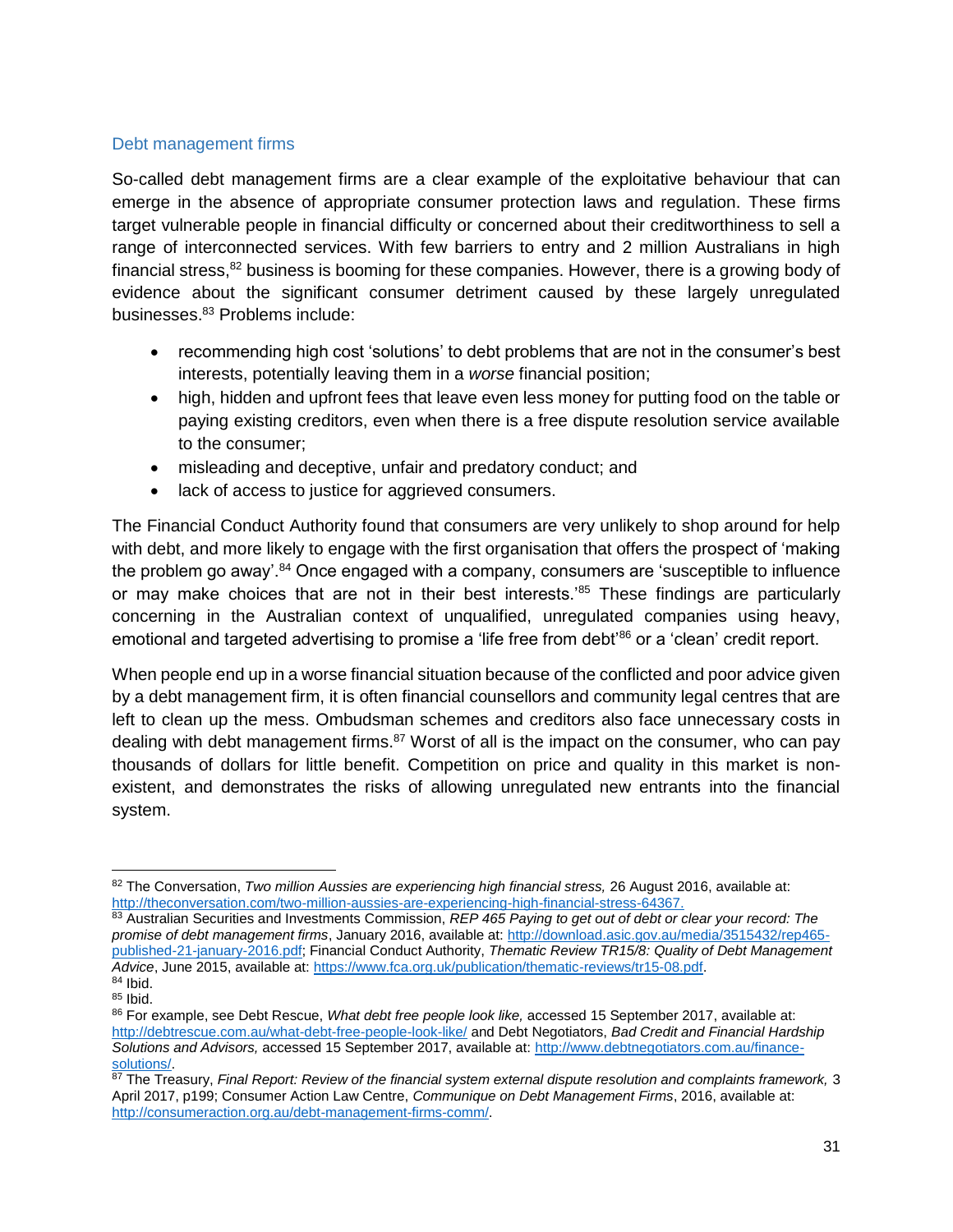**Recommendation 31:** Debt management firms be covered by the financial services and/or consumer credit regulatory framework.

# <span id="page-31-0"></span>8. Comprehensive credit reporting

Finally, we raise our concerns about proposals to mandate comprehensive consumer credit reporting, which is claimed to be in the pursuit of improving competitiveness in lending. We have two concerns here. First, the possible implications of reporting repayment history information on credit reports when someone has come to a hardship arrangement with their lender. Our concern is that people could be discouraged from seeking hardship assistance from their lender, or will have an impaired ability to get their finances back on track.

Second, the primary driver of this reform appears to be about driving efficiency in pricing. We believe that this will result in those in more precarious financial situations being unfairly charged higher amounts for credit, or being pushed to second-tier and high cost fringe lenders. There are serious fairness considerations at play here. Banks and credit providers are increasingly able to use consumer data and technology to better target particular financial services offers to 'profitable' consumers. Comprehensive credit reporting provides lenders with greater levels of personal information to help better assess credit risks. These reforms are likely to lead to an increased use of 'risk-based pricing', and may result in some lenders targeting 'riskier' borrowers with higher interest rates. It appears to us that some lenders already engage in this conduct, causing consumer detriment.

We urge the Inquiry to consider whether comprehensive credit reporting would actually deliver better consumer outcomes for all Australians, not just the wealthiest.

**Recommendation 32:** The Inquiry consider whether reporting repayment history information on credit reports when someone has come to a hardship arrangement with their lender could lead to poor consumer outcomes.

**Recommendation 33:** The Inquiry consider whether comprehensive credit reporting would deliver improved outcomes for consumers, particularly vulnerable and disadvantaged people.